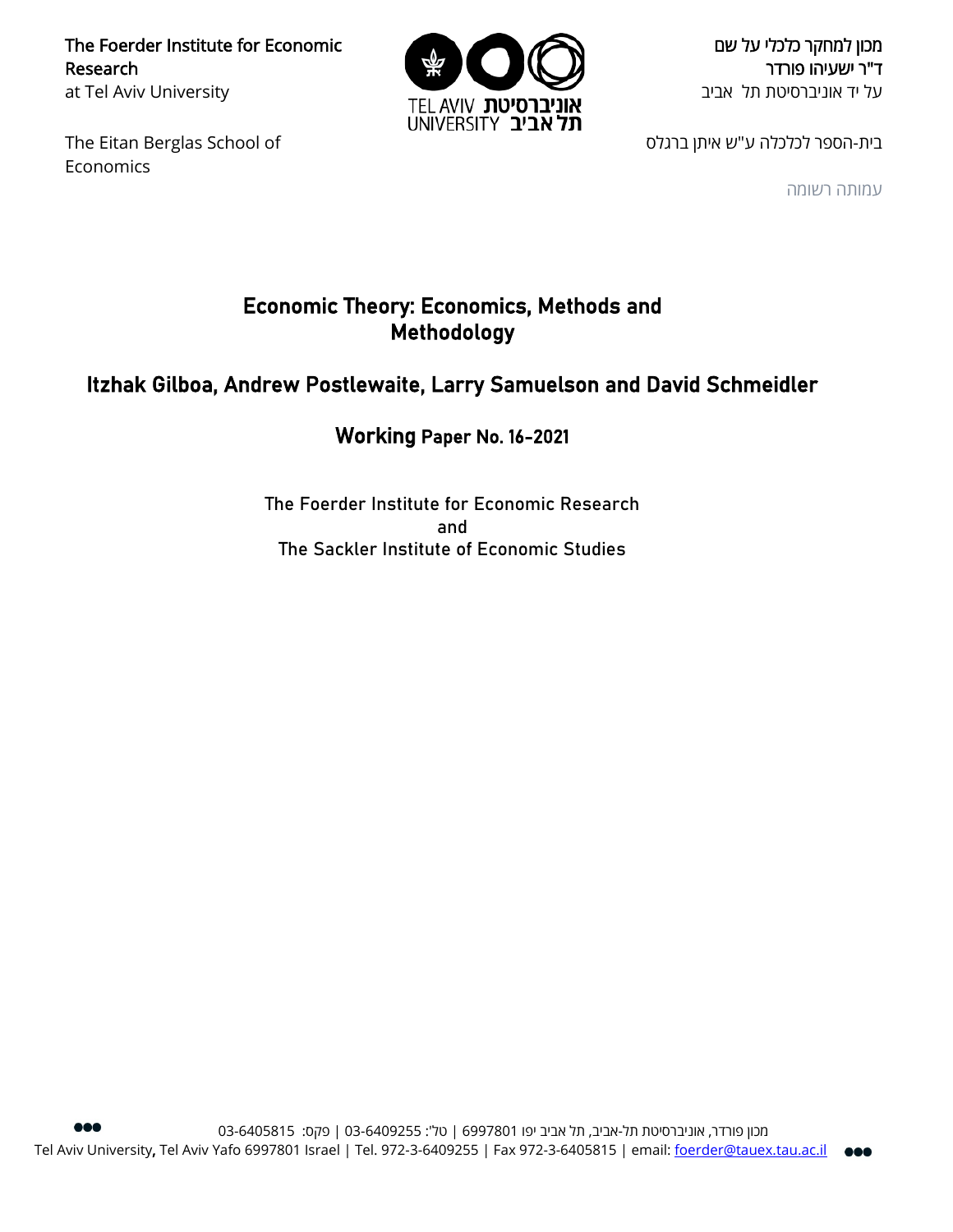# Economic Theory: Economics, Methods and Methodology<sup>\*</sup>

Itzhak Gilboa<sup>†</sup>, Andrew Postlewaite<sup>†</sup>, Larry Samuelson,  $\frac{1}{3}$  and David Schmeidler<sup>1</sup>

August 21, 2021

#### Abstract

Economic theory comprises three types of inquiry. One examines economic phenomena, one develops analytical tools, and one studies the scientific endeavor in economics in general and in economic theory in particular. We refer to the first as economics, the second as the development of economic methods, and the third as the methodology of economics. The same mathematical result can often be interpreted as contributing to more than one of these categories. We discuss and clarify the distinctions between these categories, and argue that drawing the distinctions more sharply can be useful for economic research.

We gratefully acknowledge support from the Investissements díAvenir ANR -11- IDEX-0003 / Labex ECODEC No. ANR - 11-LABX-0047 as well as ISF Grant 1077/17, the AXA Chair for Decision Sciences at HEC, the Foerder Institute at Tel-Aviv University, the Sapir Center for Economic Developmemt (Gilboa) and NSF grant SES-1851449 (Postlewaite).

<sup>&</sup>lt;sup>†</sup>HEC, Paris-Saclay, and Tel-Aviv University, tzachigilboa@gmail.com.

<sup>&</sup>lt;sup>‡</sup>University of Pennsylvania. apostlew@econ.upenn.edu.

<sup>&</sup>lt;sup>§</sup>Department of Economics, Yale University, Larry.Samuelson@yale.edu.

<sup>{</sup>Tel-Aviv University, davidschmeidler@gmail.com.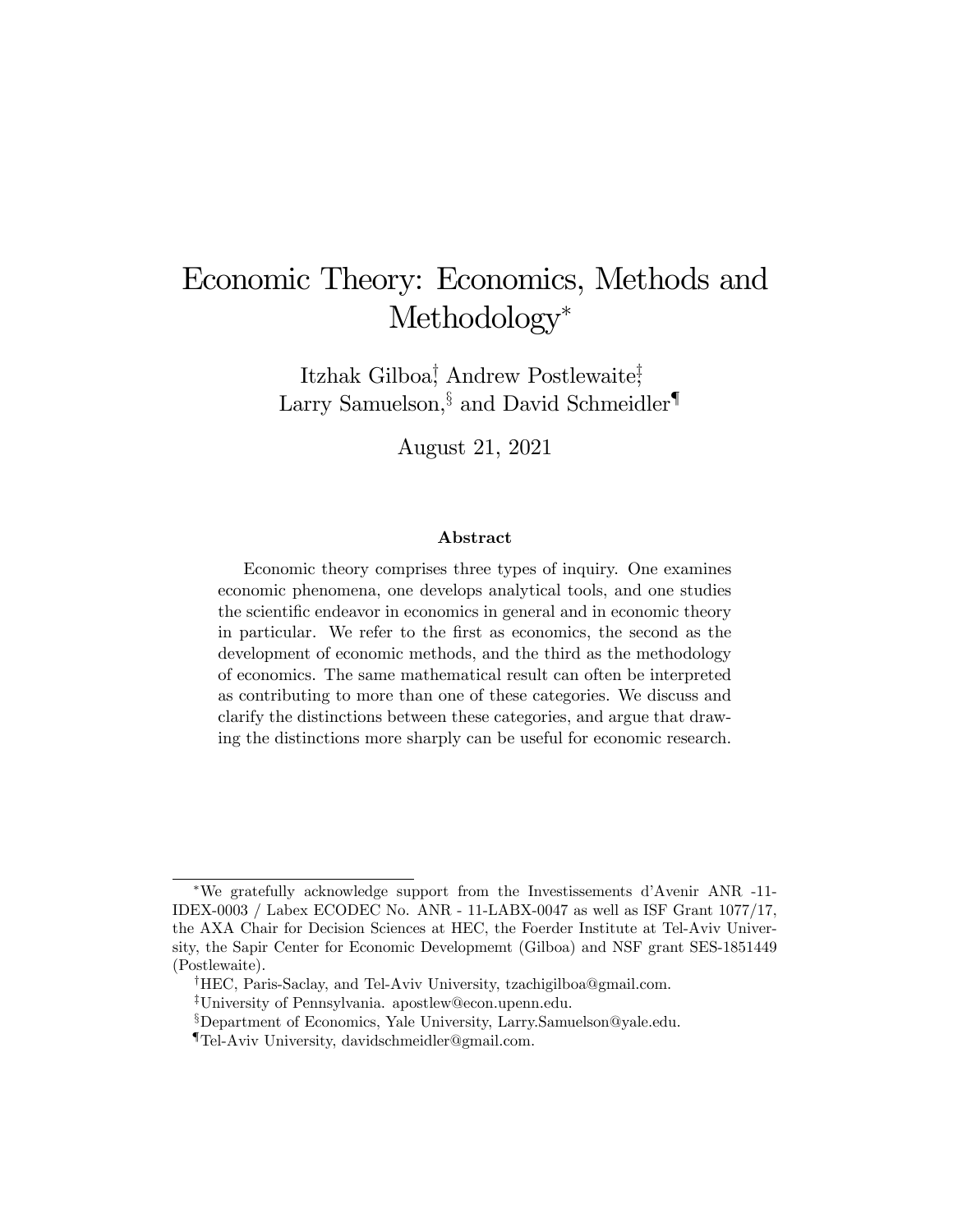Economic Theory: Economics, Methods and Methodology

# 1 Introduction

When considering the body of work that is generally referred to as "economic theoryî, some distinctions may help economists interpret the literature, place papers in context, evaluate papers, identify trends, and assess future directions for research. For example, a given mathematical result often can be interpreted either as a positive or as a normative statement.<sup>1</sup> Being explicit about this distinction can add clarity to academic discourse, forestalling criticism of a positive paper because "this is very unjust", or of a normative paper because "people don't behave that way", and can make clear whether a paper should be motivated in terms of examples, observations and data or by appeals to principles, aspirations and introspection.

We suggest another distinction that may prove useful in discussing economic theory. Economists often draw informal or implicit distinctions between three modes of theory, which we refer to as *economics*, *economic meth*ods, and the methodology of economics. In many cases there is little risk of confounding these different types of academic study. However, some results in economic theory can be hard to place or can fall into multiple categories. We provide and discuss definitions that will more clearly distinguish these categories.

We take "economics" to include the study of various social phenomena in economics and related fields, such as political science, finance, decision theory, game theory, and so forth. By "economic methods", often shortened to "methods", we refer to the development and study of techniques that

<sup>&</sup>lt;sup>1</sup>We use the terms "positive" and "normative" in the general meaning of "is" versus ìoughtî, without further distinctions between description and explanation, recommendation and prescription, etc. Importantly, we also do not examine here questions of how one separates the value judgments inherent in normative work from ideally-objective economic analysis, the extent to which one can claim that "economics" supports a normative conclusion, how one assesses or tests a normative argument, and so on.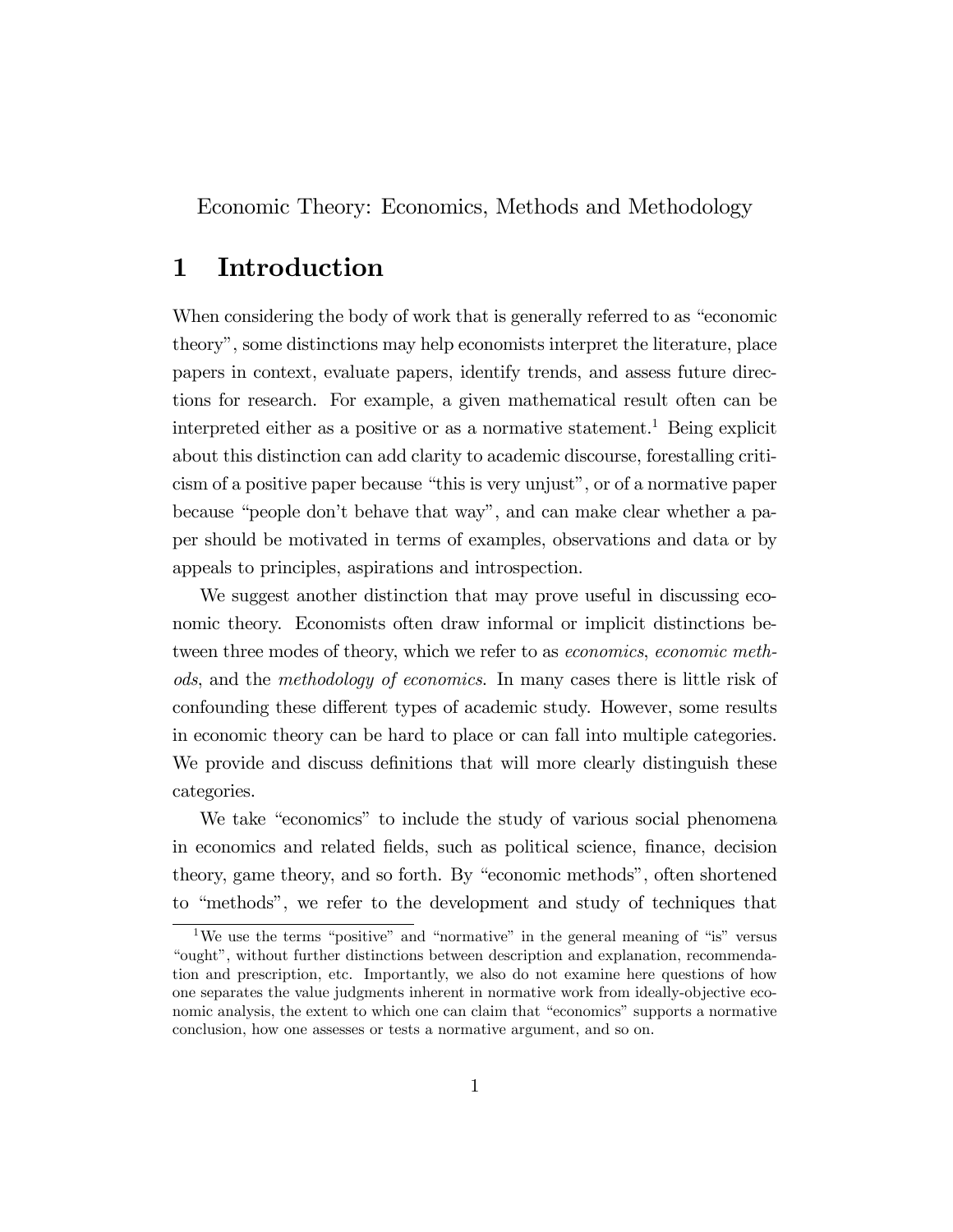economists may employ in their research. Such techniques are sometimes borrowed from other Öelds, including mathematics, statistics, computer science and machine learning, and are sometimes developed by economists for specific applications. The "methodology of economics", often shortened to "methodology", takes the scientific endeavor of economists as the object of enquiry.<sup>2</sup> Thus, both economics and methodology belong in the social sciences, where the former deals with economic behavior, and the latter deals with the behavior of economists. Methods, by contrast, are tools that are designed to be used by scientists, but do not model a reality.

We focus on theoretical rather than empirical work. The distinction between these two causes less confusion than the other distinctions discussed here, but is nonetheless worth a definition. We refer to an analysis as "theoretical" if it relies primarily on logical or mathematical arguments, and as "empirical" if it works primarily with data, including administrative data, experiment results, historical documents, survey responses, and so on.<sup>3</sup> Some cases are difficult to classify. For example, computer simulations may be viewed as theoretical, consisting of the mathematical analysis of numerous examples, while they may also be considered empirical, with the computations giving the analysis many of the properties of a random sample. Clearly, a paper may contain both theoretical and empirical analysis, and many do. When discussing particular results, this distinction tends to be sufficiently straightforward that we will take it for granted.

There are many examples of works we would obviously classify as "economics". The majority of the papers that get published in mainstream jour-

 $2$ <sup>a</sup>Methodology" is typically defined to mean either "a body of methods, rules, and postulates employed by a discipline" or "the analysis of the principles or procedures of inquiry in a particular field". We adopt here the latter meaning. This research is often referred to as the philosophy of economics when it takes a normative approach, asking how economists *should* conduct their research, and is often referred to as the sociology of economics when taking a positive approach, asking how the discipline of economics actually operates.

<sup>&</sup>lt;sup>3</sup>We do not attempt to tell apart different types of empirical work, and, indeed, the line between interpretive anecdotes, cases studies, and statistical analysis can be blurred.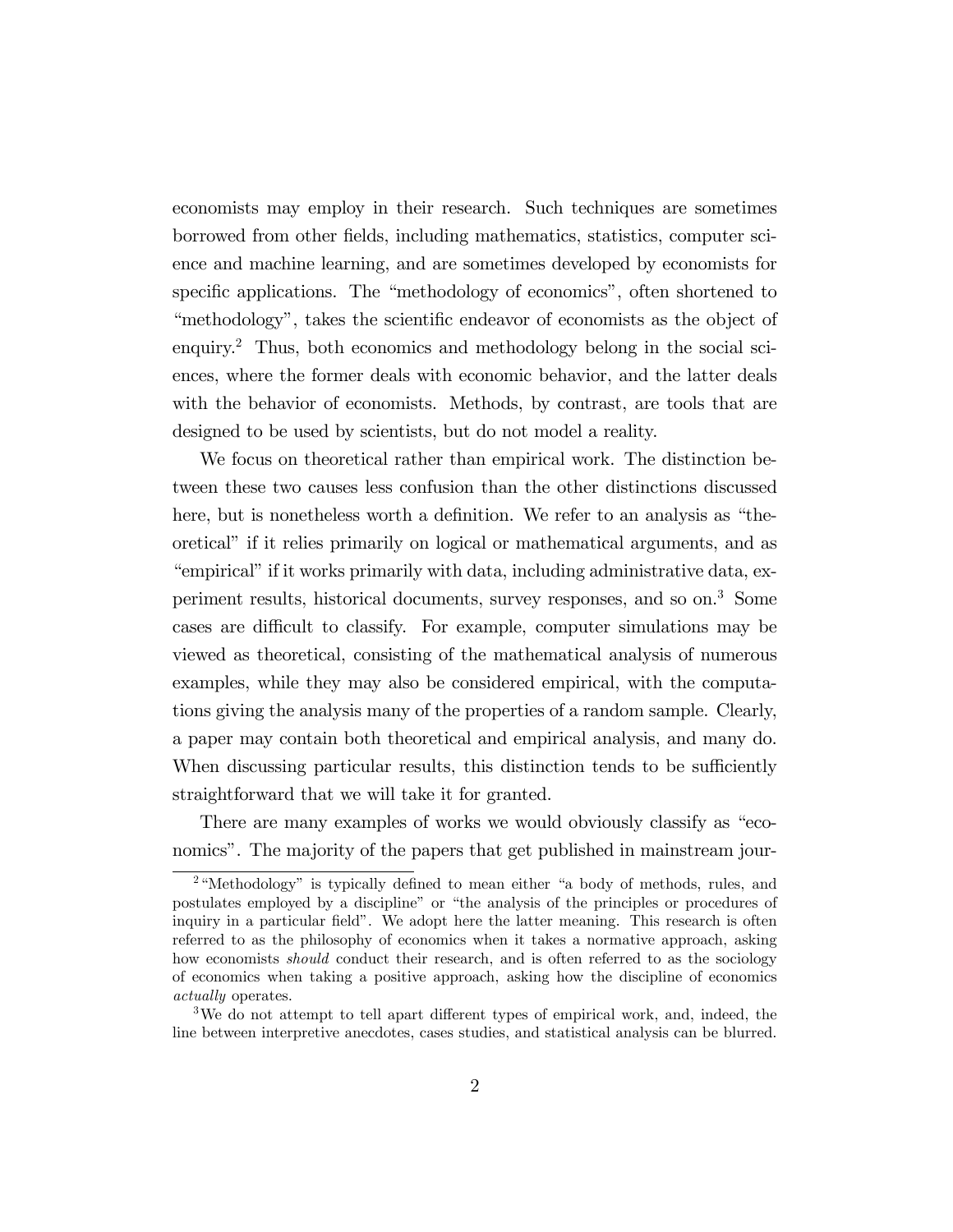nals fall into this category. There are also many examples of papers we view as "methods". Most econometric theory papers would be so classified, as would much of the work that gets published in economic theory, game theory, and mathematical economics journals. Descriptions of how the proof of the existence of a competitive equilibrium was developed or how expected utility theory came to be accepted in economics are methodological, as are admonitions that economists should put more emphasis on the empirical implications of their models or the accuracy of their predictions.

We first argue that methodology should be interpreted more broadly. Section 2 begins with examples of work that we view as usefully being characterized as modeling and analyzing the scientific work of economists, namely as belonging to "methodology", despite not obviously appearing to do so. We also note cases are often open to multiple interpretations. Section 3 offers examples of methods. Section 4 discusses the boundaries between economics, methods, and methodology and offers examples of each. Section 5 illustrates the usefulness of these distinctions in understanding economic theory.

Two caveats may be called for. First, the categories discussed here are suggested for specific results or contributions, rather than papers. Indeed, a paper would often make contributions in more than one category. Further, determining the main import of a given paper is a matter of subjective judgment. The main contribution of a particular paper in the eyes of economists is, in the Önal analysis, an empirical question. Our task here is mostly to suggest the categories, and to this end we use examples that we believe would elicit a large degree of agreement. Second, the categories are not offered with any value judgment. For example, referring to a result as "methods" as opposed to "science" is meant to be neither derogatory nor laudatory. It merely suggests what type of questions should be asked in understanding and evaluating the contribution.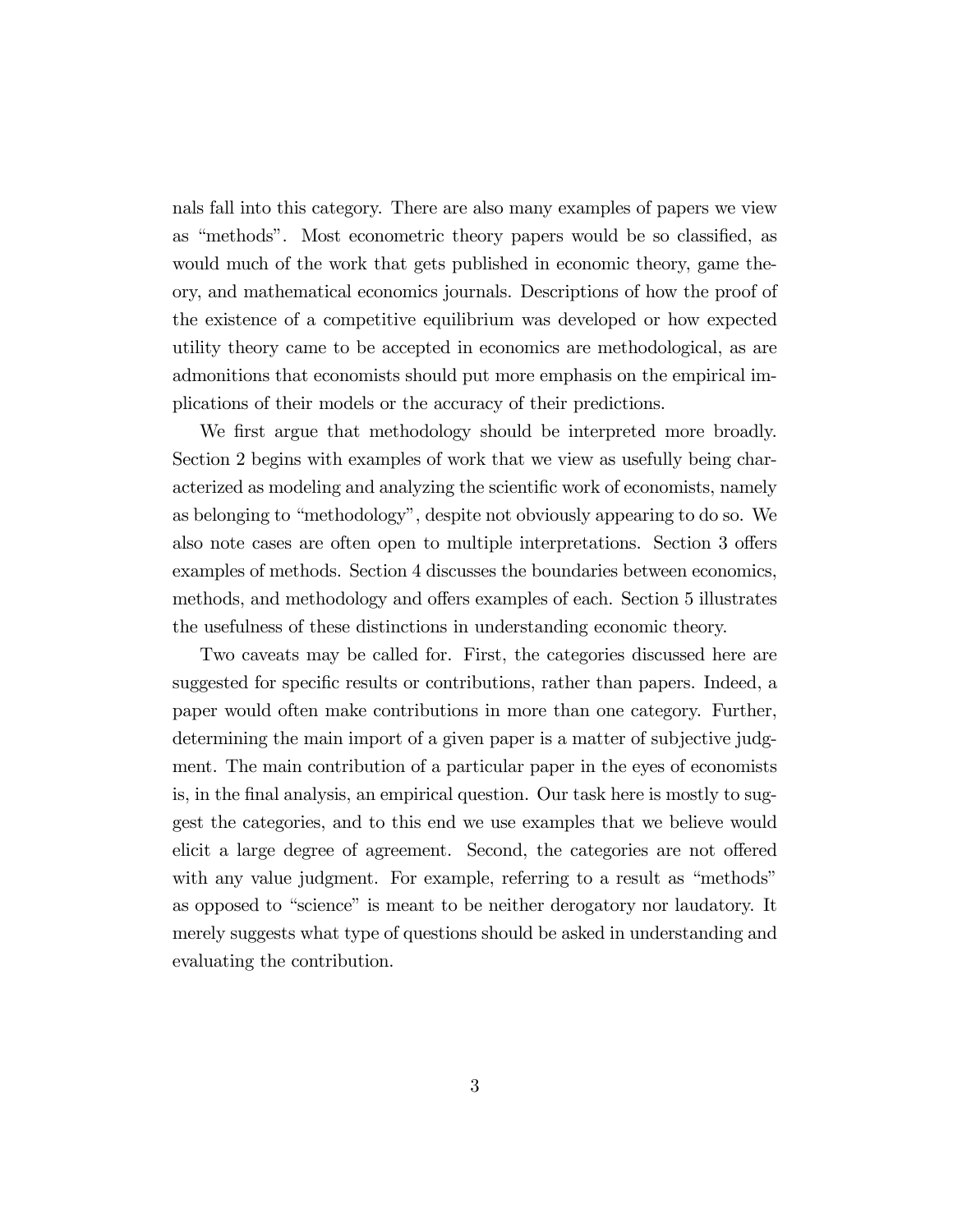# 2 Examples of Methodology

In the following we will refer to an economist  $(E)$ , who studies economic phenomena, and a methodologist  $(M)$  who studies E's work. Importantly, these refer to logical entities and not to specific researchers or even papers.

There are many results which we tend to think of as "methodological". While we do not attempt a complete taxonomy here, a few classes seem to emerge. First, there are results about assumptions, showing what a set of assumptions implies, or does not imply. We identify here three subclasses: results that show that a set of assumptions is (i) too strong  $-$  these include impossibility or reductio ad absurdum results; (ii) too weak  $-$  in particular, results whose message seems to be "anything is possible"; or (iii) equivalent to another set of assumptions, without making a clear statement about their strengths. Second, there are results that seem to be mostly about definitions. Some are positive, showing that a definition makes sense, and some are negative, convincing the reader that a formal definition misses its intended purpose.

# 2.1 Assumptions Are Too Strong: Impossibility Theorems

It is hard to overstate the impact of Arrowís Impossibility Theorem (Arrow, 1950). It is studied in economics, political science, law, and philosophy, and it appears to have changed the way many scholars think about their disciplines. It is a standard fixture in first-year graduate courses in economic theory.

Technically, Arrowís theorem states that there exists no function aggregating profiles of preference orders while satisfying certain (arguably intuitive) properties. Does it describe an economic or political reality, i.e., is it a contribution to economics? In some sense, the answer is in the affirmative. Indeed, any polity we choose would serve as an example in which such a function is not implemented. But this hardly seems to be the point of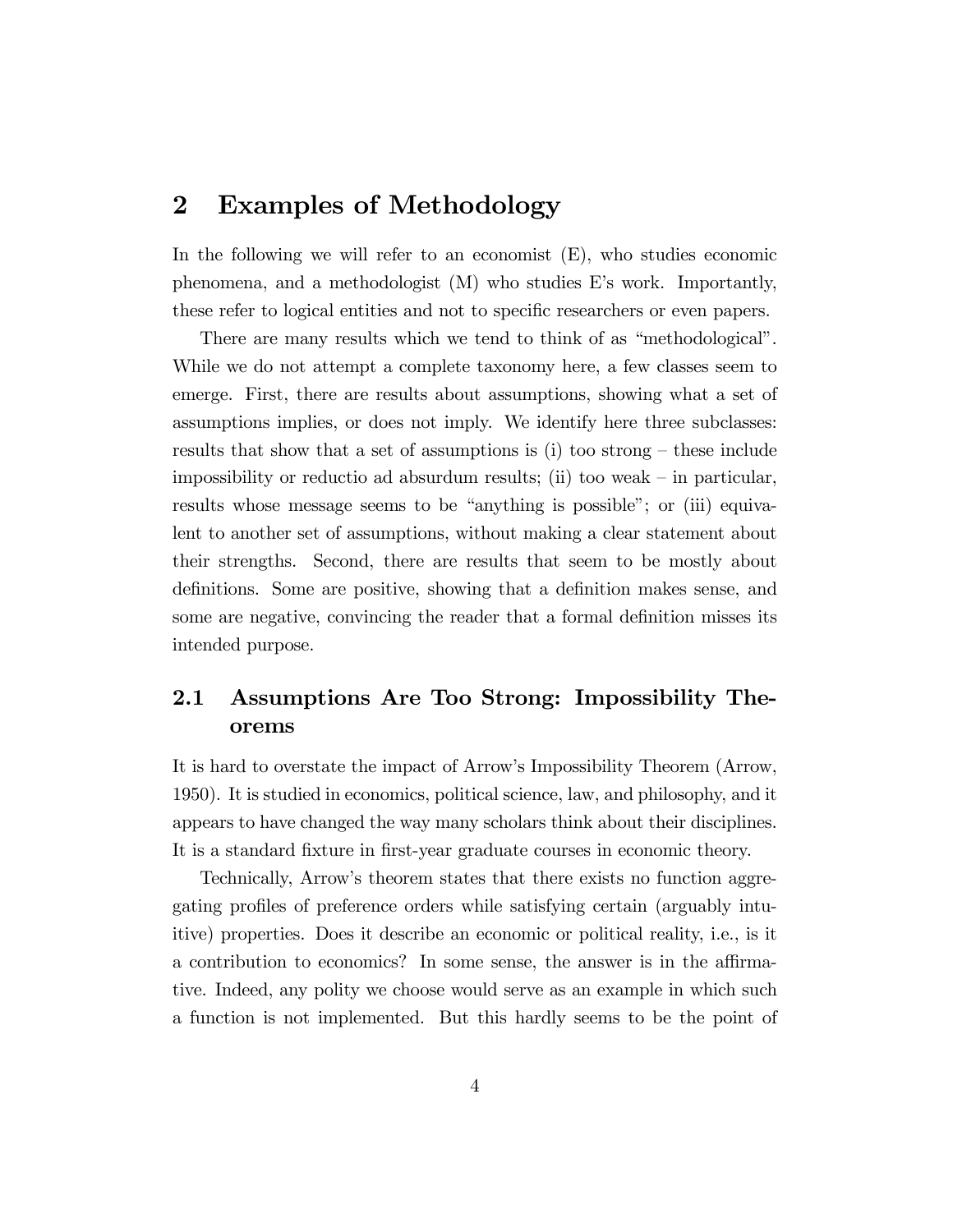the theorem. Focusing on aggregation of preferences as in referenda, most polities that can be thought of as democracies use some form of plurality or majority voting, and it had already been proved, almost two centuries before Arrowís result (Condorcet, 1785), that the basic decision rule they employ fails to aggregate transitive orders into a transitive order. It thus cannot come as a surprise that countries adopting plurality rule use aggregation functions that fail Arrowís conditions. And yet, personal experience and casual observation suggest that the theorem does surprise, and even shocks readers.<sup>4</sup> What message does it send, then, and why is it important?

We argue that the theorem is best described as a contribution to economic methodology. Imagine that the researcher, E, perhaps having been exposed to Condorcetís paradox, sets herself the goal of coming up with social decision rules that would perform better than majority rule.<sup>5</sup> The methodologist M (Arrow in this case) comes along and points out that the quest for certain properties is futile and should better be discarded. This impossibility result is then the beginning of a new philosophical debate. One may question Arrowís IIA assumption, or introduce domain restrictions, or alter some other conditions so as to proceed with the scientific project with some hope for designing better social systems. Arrow's theorem identifies the constraints and provides the framework for such inquiry, and thus directs subsequent research. The formal model helps sharpen the conditions that one might wish a function to satisfy, and the result aids research by ruling out many futile directions.

Along similar lines, the impossibility results of Hurwicz (1972), Gibbard (1973) and Satterthwaite (1975) also seem to say little about reality. Again, it seems silly to ask for examples of social choice functions that are potentially

<sup>&</sup>lt;sup>4</sup>The authors have heard at least two prominent economic theorists who cited Arrow's impossibility result as a reason for which they had chosen economic theory as a vocation.

 $5\,\text{Arrow's path to the impossibility theorem started in just this way, with a search for a$ voting method that would avoid the pitfalls of the Condorcet paradox, turning to a quest for impossibility only after repeated failures.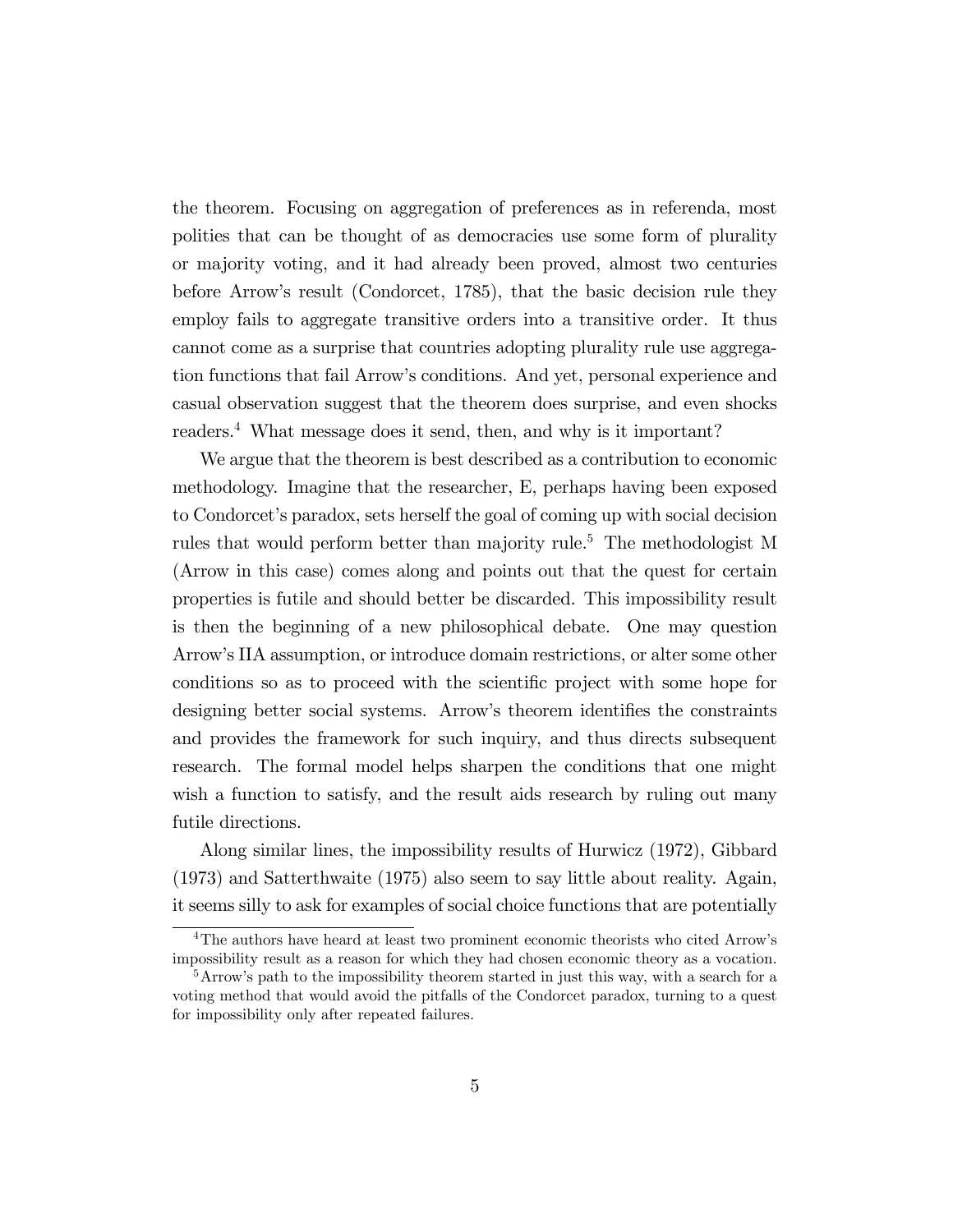manipulable  $-\theta$  these are everywhere. But these results can push experts away from futile quests for better mechanisms or democratic systems that cannot exist, and can direct research in more promising directions. Moreover, they may have important implications for philosophical discussions, for example, in legitimizing strategic behavior.

Yet another example of an impossibility result that is a thought-provoking puzzle is provided by Mongin (1995). Mongin showed that Harsanyiís (1955) utilitarian aggregation result cannot be extended from the risk to the uncertainty setting (where individuals may vary not only in their tastes but also in their beliefs). This was interpreted by many as a critique of the Pareto criterion, which might reflect "spurious unanimity" (Mongin, 1997). Thus, Mongin's result convinced many economists that the Pareto principle was not as compelling as it had seemed at first sight. This realization influenced economists' work by making them re-consider the definitions they had been working with. $6$ 

The classification of a result as "economics" vs. "methodology" depends not only on the question, but also on the answer. For example, had Arrow proved that preference aggregation functions that satisfy his conditions do exist, the result could have been more readily interpreted as "economics". For the sake of argument, imagine that majority vote between any two alternatives were the only such aggregation function (see May, 1952, Goodin and List, 2006). In that case we would have viewed the result as normative economics, supporting a very specific decision rule. The impossibility result, by contrast, says little about how economies should be run, and more about what economists should be doing in their research. In between these extremes, we could imagine possibility results that are not constructive: as discussed below, a result that says that a certain theoretical construct exists, but doesnít identify it or provides ways to compute it, can be interpreted

 $6$ Arrow's Independence axiom had a similar fate: given the impossibility result many economists concluded that it was not as compelling as it had seemed to them at first sight.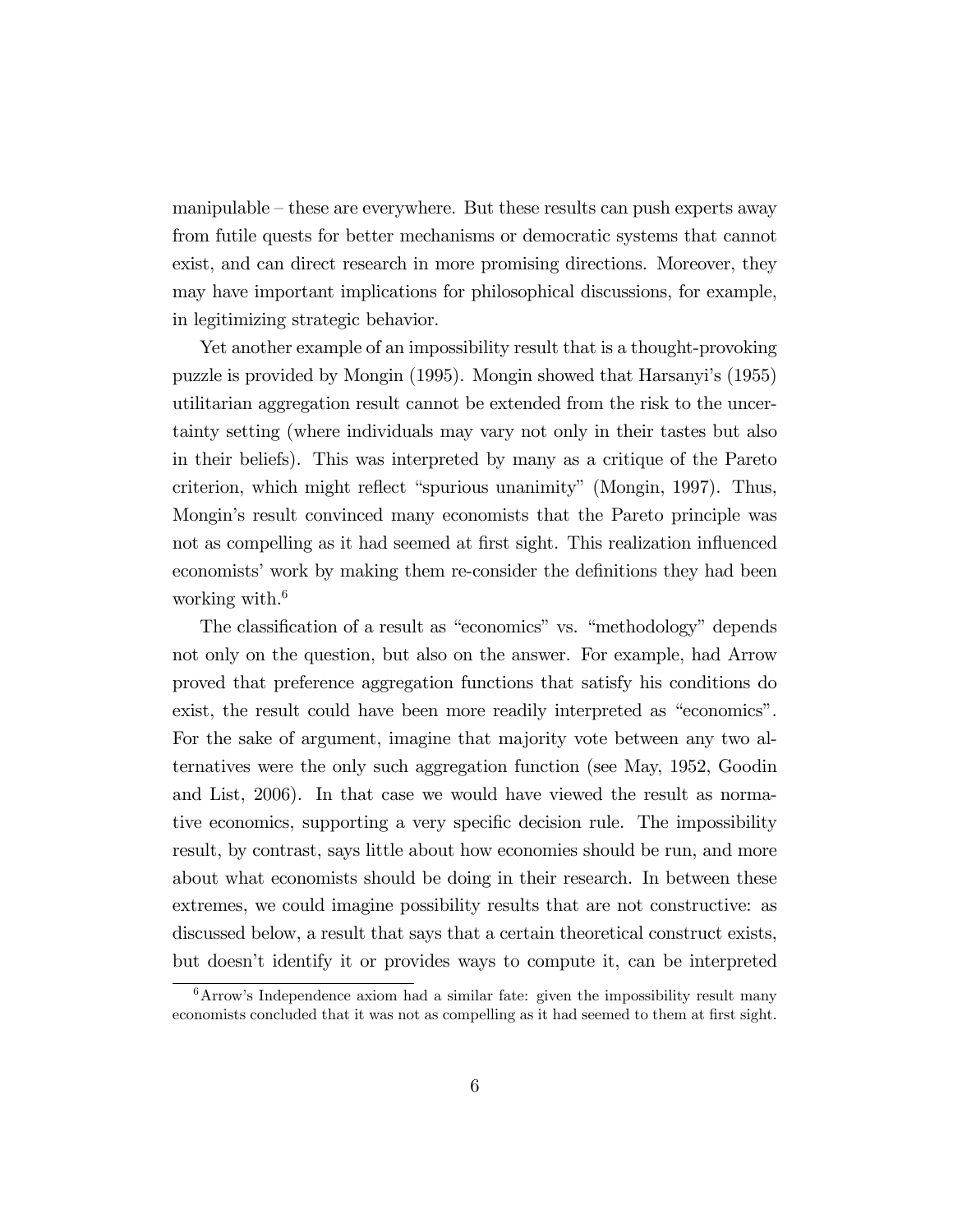partly as "economics", and partly as "methodology". It contributes to the discussion of what the economy may look like, but also to the question of what economists should study.

When discussing these impossibility results, we imagine the social scientist E attempting to Önd better voting schemes. Thus, her work is theoretical and normative: her goal is to find an algorithm for social choice and to convince a polity to adopt it. The methodologist's work is also theoretical and normative. In the following examples we discuss cases in which E engages also, or mostly, in a positive endeavor.

# 2.2 Assumptions Are Too Strong: Reductio ad Absurdum

There are theoretical results that make economists question their basic (often implicit) assumptions, or the appropriateness of certain theoretical definitions. These arguments often proceed by pushing models to their logical extreme, and then noting that the result is counterintuitive or even absurd.

A class of results designed to question assumptions includes the no-betting and no-trade results (starting with Aumann, 1976, Geanakoplos and Polemarchakis, 1982, Milgrom and Stokey, 1982). These are "puzzles", showing that a list of seemingly innocuous and rather prevalent assumptions lead to counter-intuitive results. By and large, these results are not making a statement about economic reality. It would be inappropriate to argue, for instance, that Milgrom and Stokey are unsuccessful economists because their theorem proved that there can be no trade, while in reality trade exists. Rather, their no-trade result is (and should be) interpreted as saying, "Fellow economists, if we wish to explain trade, we can't hold on to all of these assumptions." That is, the no-trade theorem is an impossibility result. However, while results such as Arrowís (1950) refer to the impossibility of an economist E who engages in normative economics, here the subject of analysis is an economist E who deals with positive economics: E tries to explain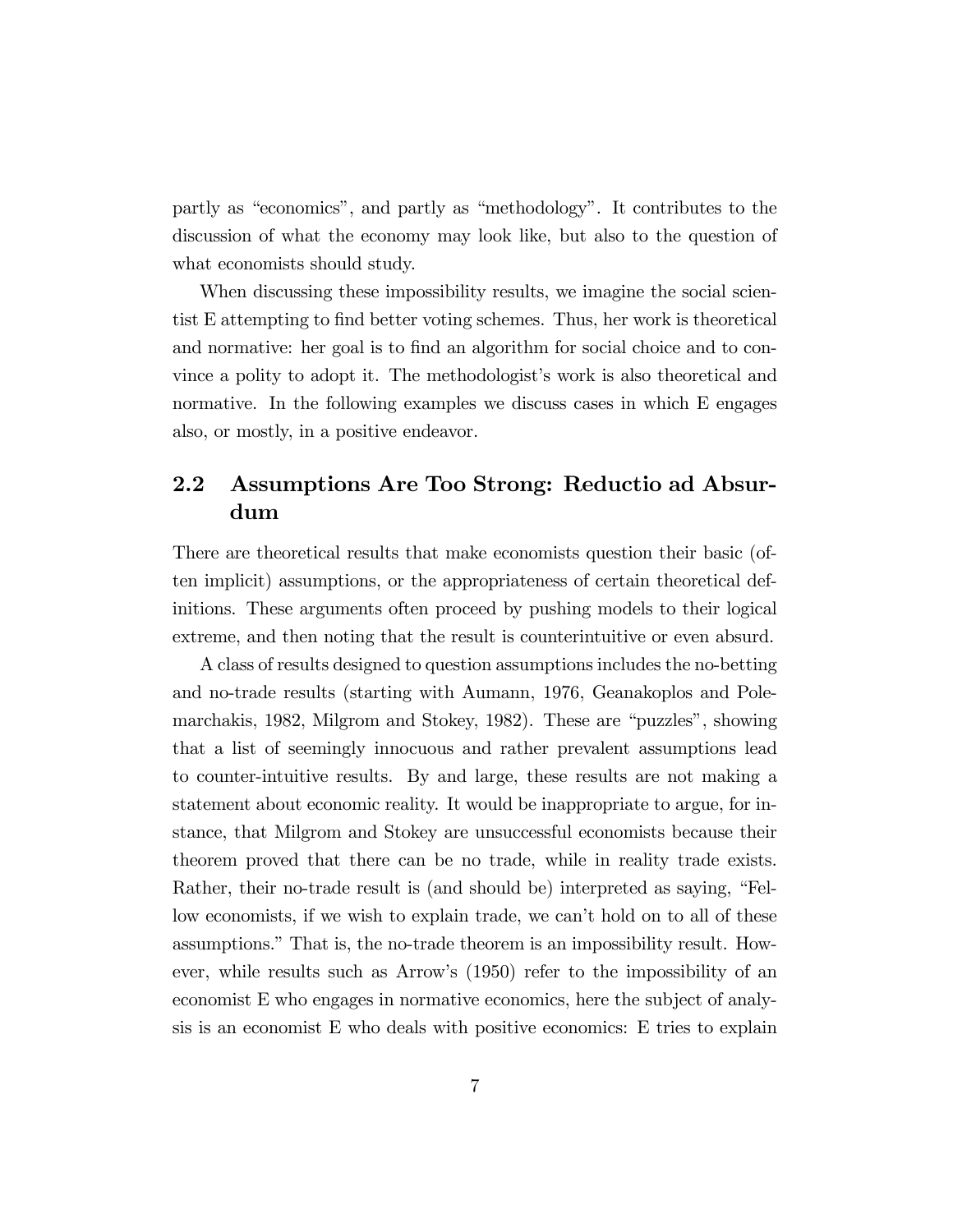the fact that trade exists, and the methodologist M (Milgrom and Stokey) look over E's shoulder, saying "These assumptions, taken in conjunction, will lead nowhere."

Observe that, as in the case of the impossibility results in social choice, the classification of a result as "economics" or "methodology" might depend on whether its answer on the question of existence is in the affirmative or the negative. If Milgrom and Stokey were to show that, under their assumptions, trade were possible, we could think of their result as "economics": it would be discussing an economic phenomenon and explaining it. But, as the result states that no such explanation is possible, it is more readily interpreted as ìmethodologyî, telling fellow economists where an explanation is not going to be found.

The main difference between the results discussed here and the impossibility results discussed in the previous subsection is the nature of work of the economist E: in the above, E was mostly interested in normative economics, trying to design better voting schemes, and M told her that she expects too much of the system she hopes to design. In the present discussion we focus on an economist E whoís interested in a positive exercise, trying to explain a phenomenon (such as trade), and M tells her that some assumptions, taken together, will not deliver the desired outcome. In both cases, however, Mís role is mostly normative: by showing that E might be assuming too much, M suggests a more fruitful course for Eís work, whether the latter is normative or positive.

Again, the distinction between economics and methodology might differ between possibility and impossibility. A possibility result, such as Harsanyiís  $(1955)$ , is readily interpreted as part of "economics": it makes a normative claim in favor of a specific way of making social choices. An impossibility result, by contrast, does not say anything concrete about these choices (neither positive nor normative). Rather, it is more readily interpreted as a result in "methodology", discussing the work of economists.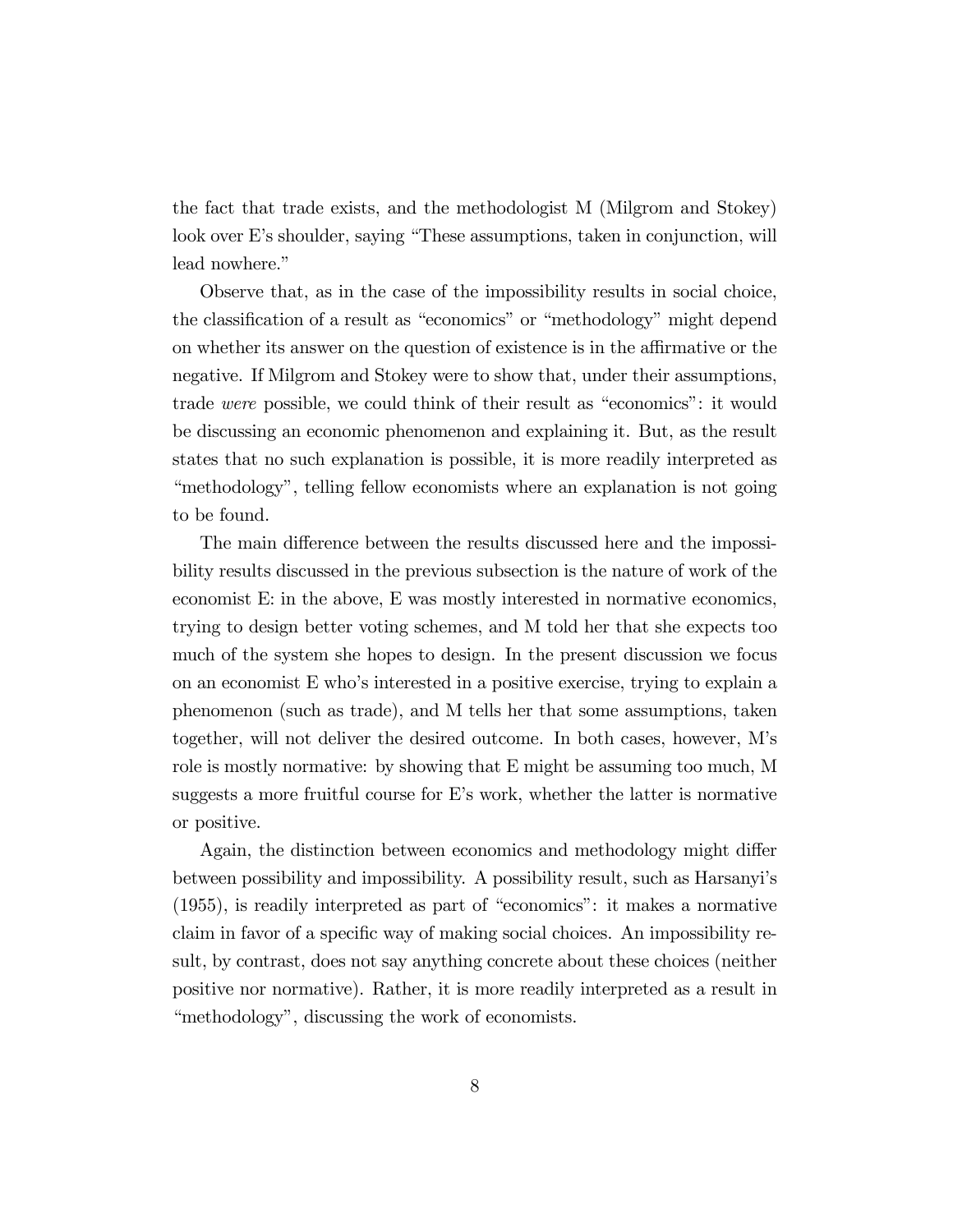#### 2.3 Assumptions Are Too Weak: Possibility Theorems

Seemingly at the opposite extreme from impossibility results, possibility results are also often methodological. The Sonnenschein-Mantel-Debreu theorem (Debreu 1974, Mantel 1974, 1976, Sonnenschein 1973) establishes that any putative excess demand function satisfying homogeneity of degree zero and Walras' law is indeed the excess demand function for some competitive economy. The theorem thus says that the theory of competitive equilibrium says very little: it does not make any predictions beyond two obvious facts that can be regarded as accounting identities (i.e., that only relative prices matter and that an asset for one person is a liability for another). This result makes no predictions and tells us nothing about the economy. Nor does it provide new tools for economists to use in their research. However, it provides a caution to economists that they should not seek circumstances under which the hypothesis of competitive equilibrium alone allows one to draw inferences about economic outcomes. In this sense, it Ölls a role similar to impossibility theorems in identifying lines or research that cannot lead to useful results.

In a similar vein, consider folk theorems in repeated games (Fudenberg and Maskin 1986). This again is an "anything can happen" result  $-$  any payoff profile that is feasible and individually rational can be supported as the equilibrium outcome of the repeated game, if the players are sufficiently patient. As in the case above, this result provides no help in characterizing the outcome of a repeated interaction. However, it warns economists about the predictive content of a theory, in this case, pointing out that the hypothesis of subgame-perfect equilibrium in a repeated interaction does not allow one to draw any nonobvious inferences.

Boldrin and Deneckere (1990) is another example of this type. The paper shows that a simple dynamic model of an economy can readily give rise to chaotic dynamics. Again, "anything can happen". And, as in the previous examples, because anything can happen, nothing can be predicted.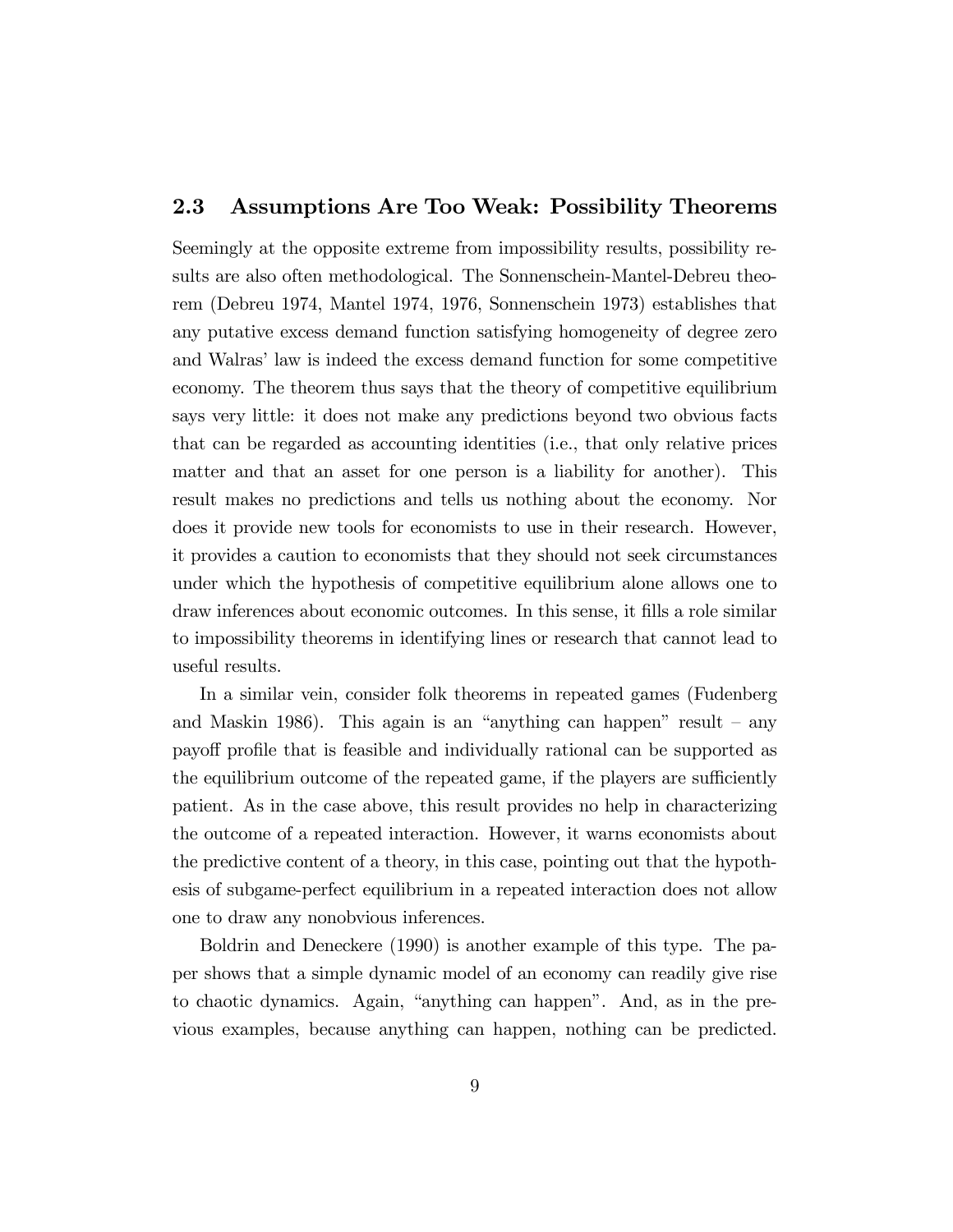This paper differs from the Sonnenschein-Mantel-Debreu theorem and from folk theorems, in that the latter study the implications of a set of general assumptions, while the former focuses on the inferences that can be drawn from imperfectly measured initial conditions. But in all three cases the possibility of almost all scenarios implies the impossibility of prediction.

If these results are viewed as results in economics, they are not very meaningful. According to the standard Popperian view, theories should say what cannot happen, thereby providing predictions and risking refutation. Stating that "everything goes" or "who knows?" is hardly the goal of a scientific theory. But when viewed as results in methodology, they become very powerful. Precisely because everything can happen in terms of economic behavior, something *cannot* happen in terms of scientific behavior: the economist will not be able to rule out any scenarios. By pointing out the impossibility of prediction, these papers are useful in diverting effort away from unproductive inquiries and focusing attention on the important aspects of an interaction. We thus view them primarily as normative contributions to economic methodology.

#### **Equivalence of Assumptions**  $2.4$

#### **Revealed Preference** 2.4.1

Afriat (1967) provides a path-breaking result about the possibility of explaining consumption data by utility maximization. The paper characterizes the databases that are compatible with utility maximization, and finds the intriguing result that concavity of the utility function can be assumed without loss of generality. The result is widely known, and has sparked interest in similar questions under different assumptions and with various decision models in mind. (See Chambers and Echenique, 2016, for a survey of the literature.)

Revealed preference results illustrate the study of the methodology of economics. Imagine an economist E who observes a database of household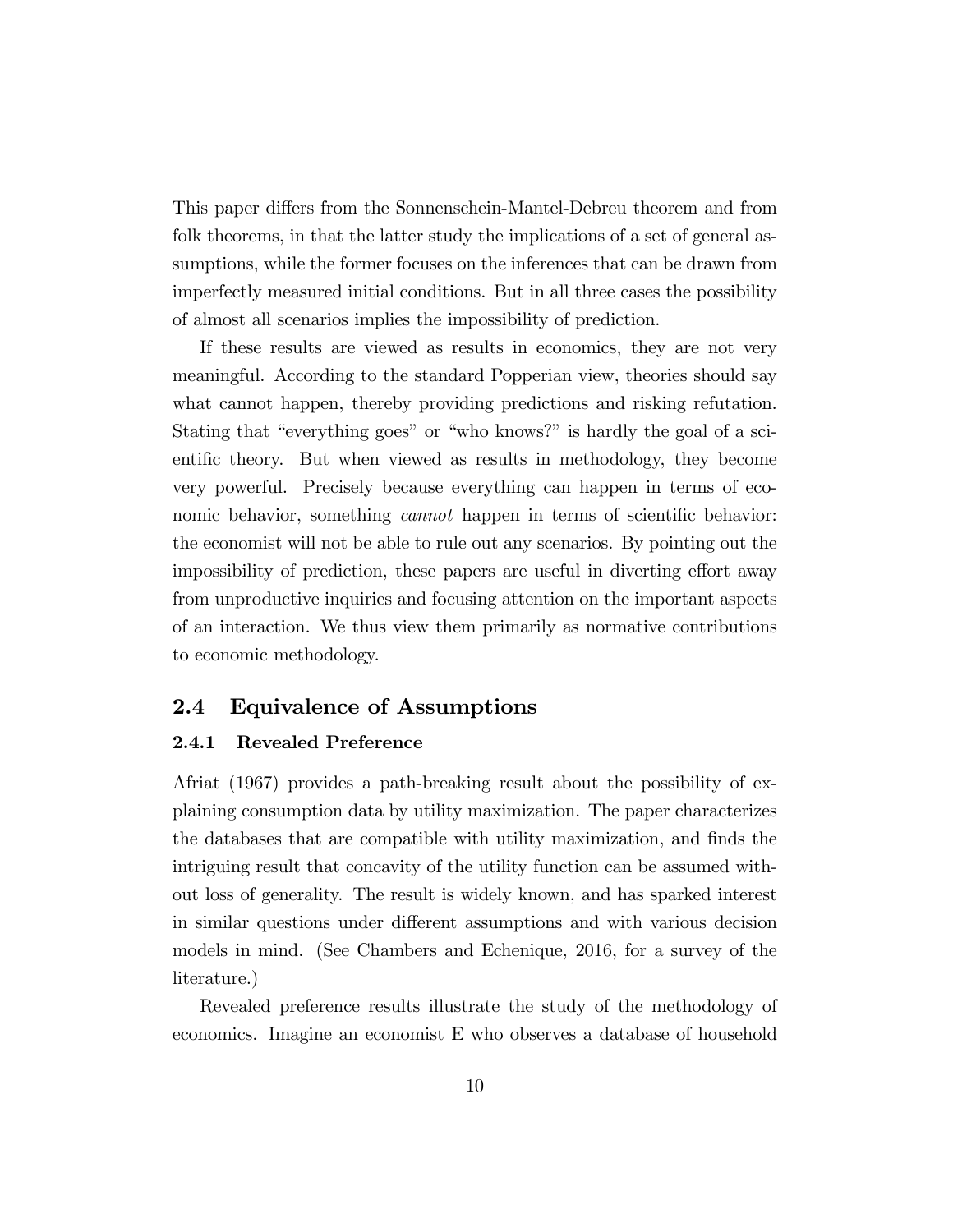consumption within various budget sets. Assume that the economist wishes to estimate the householdís utility function for the purposes of prediction. Thus, she tries to fit a utility function from a given class (say, continuous and monotone) to the data. Her first task is therefore to describe the data. She can be likened to a painter who paints a picture of reality on canvas.<sup>7</sup> The painter's painting is the counterpart of the economist's formal model of utility maximization; the reality that the painter sees is analogous to the database of economic choices that the economist observes.

Let us now introduce the methodologist M (Afriat in this case). M joins the scene and tries to formally describe Eís act of modeling. M is therefore analogous to a ("second-order") painter who paints a ("first-order") painter in the act of painting or a lecturer who explains how  $E$ 's painting captures the observed reality. On Mís canvas one would expect to see both the reality that E observes and the canvas that she paints on. Similarly, in the formal theorem that M proposes, there will be formal representations both of the data that E observes and of the models that E develops. Indeed, to state Afriatís theorem one needs to formally describe a database, such as the bundles  $(x(p_i, m_i))_i$ that were observed to be chosen out of their respective budget sets, and utility functions  $u$  that can rationalize these choices. That is, M's formal model describes both E's data and her formal model.

In this depiction we describe E's work as empirical. She fits a formal model to actual data. Note that we are silent on the goal of her model; she may be using the estimated utility function for positive or normative purposes. Mís work in this case is theoretical, proving a theorem that says which databases E would be able to explain when choosing among certain classes of formal models. This theoretical result tends to be interpreted as a contribution to economic methodology, making a statement about the models used by economists. It may be interpreted as a positive contribution,

<sup>&</sup>lt;sup>7</sup>This analogy is due to Wittgenstein's (1922) Tractatus, where proposition 2.12 reads, "The picture is a model of reality."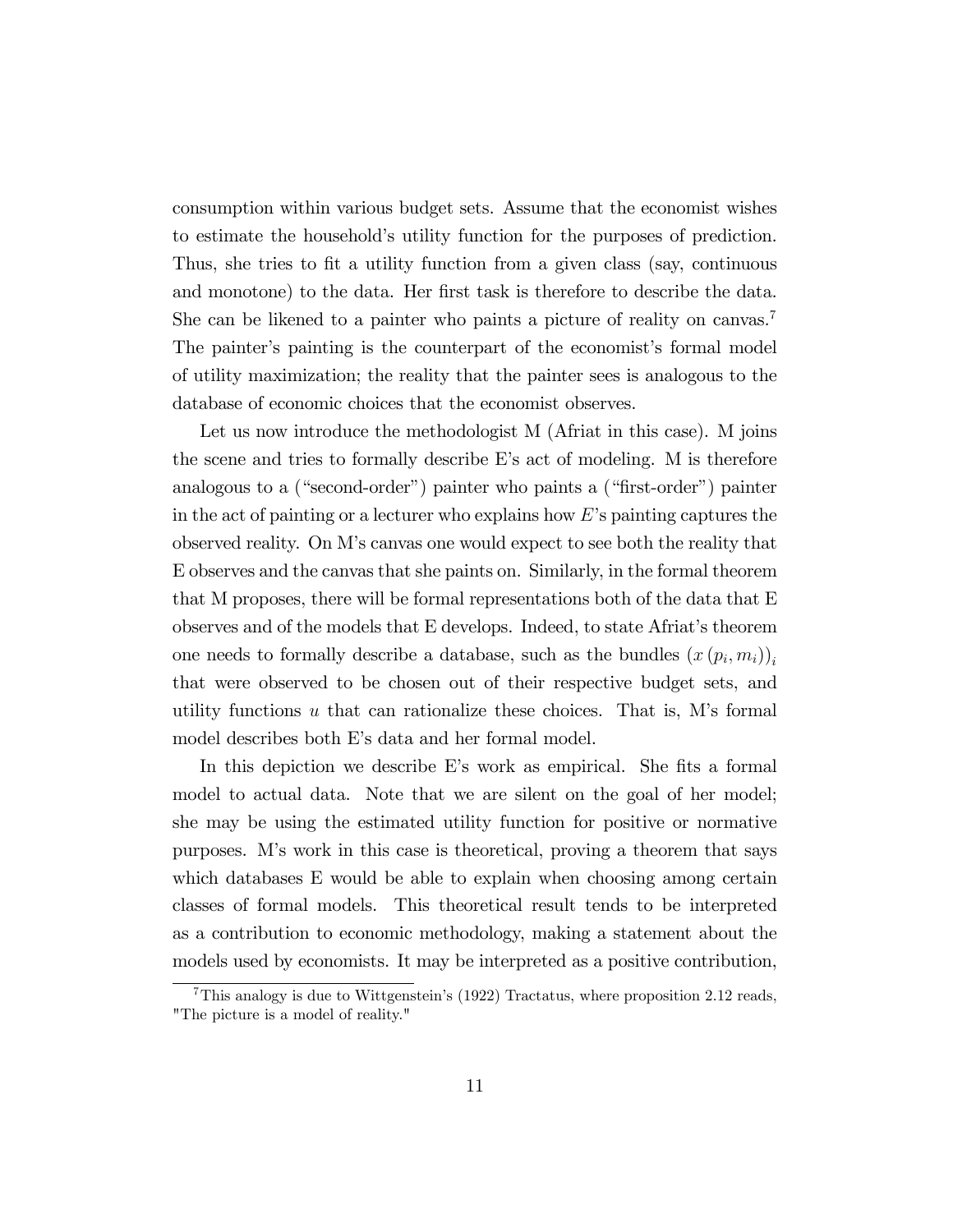identifying the circumstances under which economists can usefully invoke models based on utility maximization, but it is more often interpreted as a normative statement, arguing that there are circumstances under which economists should appeal to utility maximization. The fact that two classes of utility functions are shown to be observationally equivalent (i.e., the class of concave utility functions is observationally equivalent to the class of all utility functions) can also be taken to make a normative contribution to economic methodology. In particular, it could be read as saying, "Let us not waste our time on the theoretical debate, whether the utility function is concave, because this debate is void of empirical content."

Revealed preference results can also have other interpretations. Some would argue, typically appealing to some mix of intuition, introspection and casual observation, that the generalized axiom of revealed preference is either obviously innocuous or clearly a desirable consistency condition. This allows one to interpret revealed preference results such as Africat's theorem either as an indication that most economic behavior is consistent with utility maximization, or that people should maximize utility. Revealed preference results are then interpreted either as positive or normative contributions to economics proper rather than to economic methodology. It is precisely because some results can have more than one interpretation that we find the distinction useful.

#### 2.4.2 Preference Orders

Axiomatic derivations of decision rules, such as the celebrated axiomatizations of expected utility maximization by von Neumann and Morgenstern (1947) and by Savage (1954), can be interpreted both as economics and as contributions to economic methodology. When interpreted normatively, these results can be viewed as addressing a decision maker and attempting to convince her to use a particular model for her decision making. This is indeed their most prominent application in the field of decision analysis (as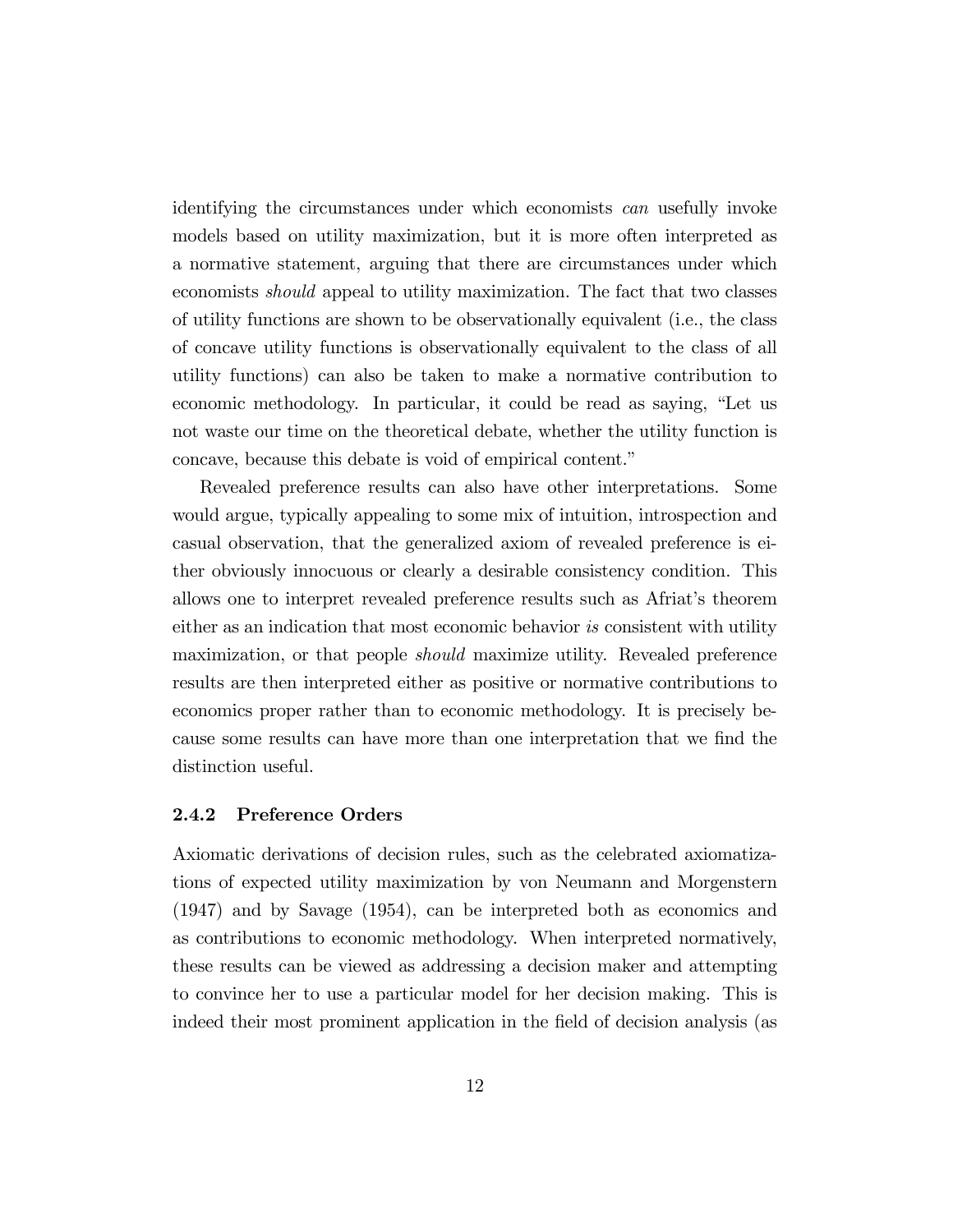opposed to applications of decision models in economics). One can imagine explaining that "these axioms make good sense  $-$  no one would deliberately and knowingly make choices that violate these axioms. You should endeavor to satisfy these axioms, which is to say that you should endeavor to behave as an expected utility maximizer." While the normative statement is about the model of choice, it is not directed at fellow scientists but at the decision maker herself. As such, we tend to categorize it as "economics": it is what normative social science is expected to do in its primary application.<sup>8</sup>

Consider next a positive interpretation of these axiomatic results. As argued in a previous paper (Gilboa, Postlewaite, Samuelson and Schmeidler, 2019), the role of such results in describing or explaining data is not entirely clear. After all, a positive theory should be judged by its empirical success, and the latter would not change as a result of introducing a novel representation of the same theory. Because a characterization theorem cannot change the degree to which the theory fits data, one might tend to dismiss axiomatizations when decision theory is used positively (whether the economic theory to which it is applied is positive or normative). However, GPSS (2019) list several reasons for which such theorems might affect the way economists conduct research, all having to do with the choice of a conceptual framework within which theories are to be developed. Importantly, all these reasons are methodological in nature: they describe the role of axiomatizations as rhetorical devices used in the discourse among economists. (See Moscatiís 2016 description of the way von Neumann and Morgensternís axioms were used by Savage to convince prominent economists that expected utility theory was the right tool for economic analysis under risk.<sup>9</sup>)

Axiomatizations of utility maximization under certainty, as in Debreu

<sup>8</sup>Admittedly, one could argue that, by dint of being a normative claim about the choice of a model, this claim is methodological in nature. According to this view, any decision maker who is expected to comprehend abstract axioms and their implications is considered to be part of the (normative) scientific endeavor to some extent.

 $9^9$ As opposed to being "just a special case of convex preferences".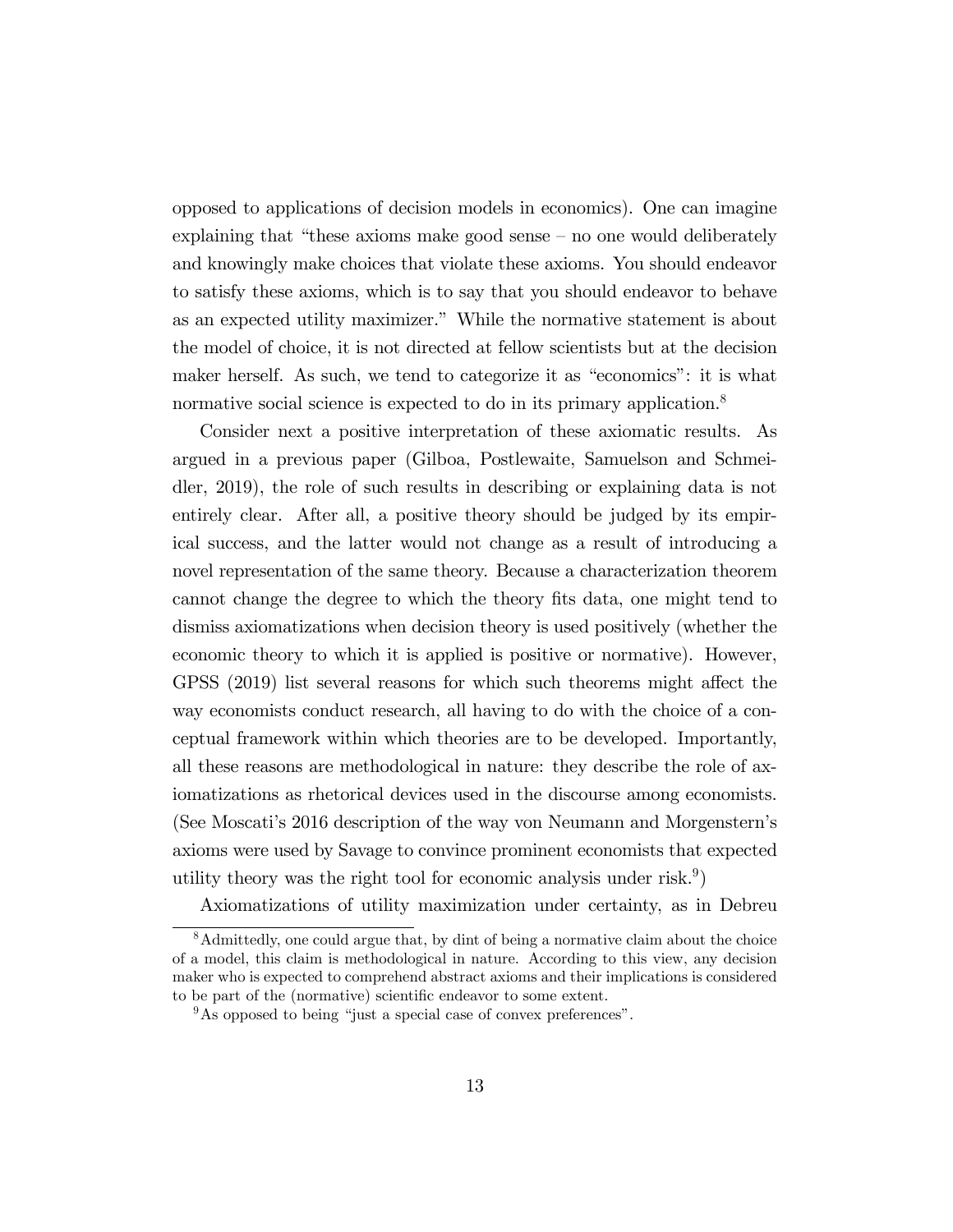(1959), can also have both normative and positive interpretations, and similar interpretations as economics or philosophy. The normative interpretation seems to be weaker in this case, due to the absence of structure: a decision maker can be convinced by the axioms that she would like to be a utility maximizer, but the axioms do not help her in finding out what her utility function should be  $-\theta$  there is no counterpart of the linearity of expected utility theory. And yet, it is a very important result because of its methodological application in positive economics: an economist who wishes to describe economic choices might be convinced that she should use utility maximization as a model of household choices.

Taking the methodological interpretation of axiomatic decision theory results, we can again think of an economist E who attempts to fit choice data by utility or expected utility maximization. The methodologist M describes Eís work, and he needs to formally describe both the data that E observes and the model that E constructs. While the formal model appears in Eís work explicitly, the data she discusses would typically not. It is M's job to propose a formal model for the data as well. As in the examples above, he may argue that Eís data are given by a binary relation over a set of alternatives. Alternatively, another philosopher might argue that the data are choices from sets (which may contain two alternatives or more). Thus, a philosopher typically makes some assumptions in her model of Eís work, and these assumptions may be questioned for empirical validity. This question should, however, be kept separate from the question of the empirical validity of the axioms themselves, or of  $E$ 's theory.

#### 2.4.3 Stochastic Choice

Luce (1959) pioneered stochastic choice theory, which, like revealed preference theory, has seen a revival in recent years. (See the manuscript in preparation by Strzalecki 2021, based on his 2017 Hotelling lecture.) As in the case of revealed preference theory and axiomatic decision theory, this body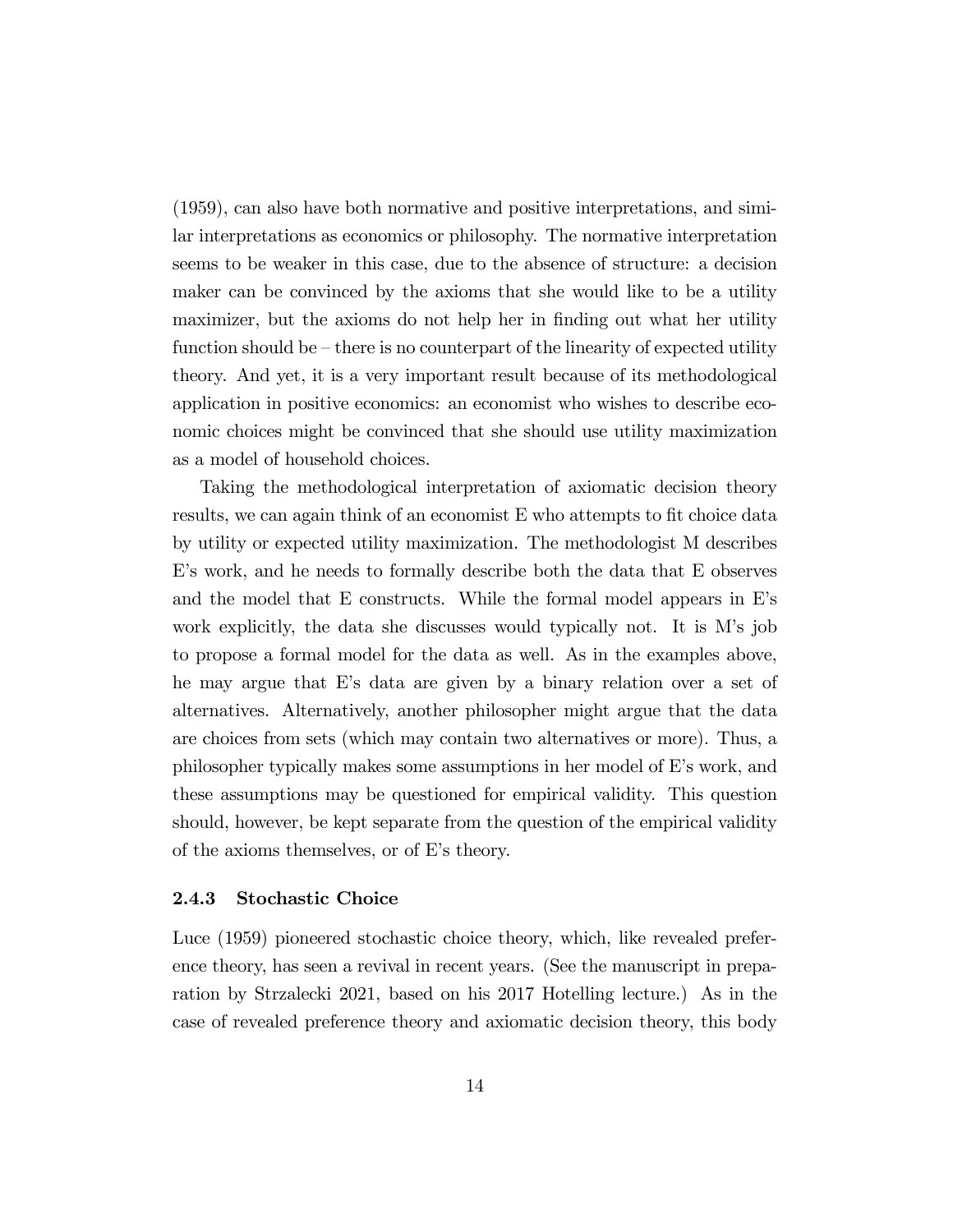of work lends itself to methodological interpretation: the stochastic choice theorist is a methodologist M who models the work of the economist E. E studies actual choices, and attempts to fit a model to them, viewing choice as inherently stochastic. M has two types of formal entities in his model: one is the E's formal model, that is, the stochastic choice model, and the other is a formal model of Eís data: Eís database is summarized by probability distributions, capturing empirical frequencies of choice in the database.<sup>10</sup>

#### 2.4.4 A Comparison of Characterization Results

There are therefore at least three methodological approaches that model the phenomenon of economists Ötting utility functions to data: revealed preference, preference orders, and stochastic choice theories. One aspect in which they differ is the formal representation of the database that the economist (E) has: Debreu (1959) assumes a complete binary relation on an inÖnite set of bundles; Afriat (1967) only considers a finite collection of observations of choices, and these are made out of budget sets; while Luce (1959) considers choices between pairs of alternatives, but allows these choices to be described by probabilities. We can think of three methodologists (M1, M2, M3) proposing these three models of E's work, and imagine them having a disagreement about the positive question, what do databases look like? M1 (say, Debreu) suggests that E can observe a complete and transitive binary relation between any pair of bundles. M2 (Luce) criticizes the empirical validity of M1's model, saying "Real data are never that neat; they are better captured by probabilities of choice rather than by a binary relationî. Then M3 (Afriat) comes along and says, "Well, this isn't very accurate either. In fact E only gets to observe finitely many choices from well-structured sets, and both your models are too idealized to be realistic."

Viewed thus, the three methodologists offer three different models for

 $10$ An interpretation of stochastic choice models as economics is less obvious, as it is less intuitive that one could argue that others should aspire to the stocahstic choice axioms.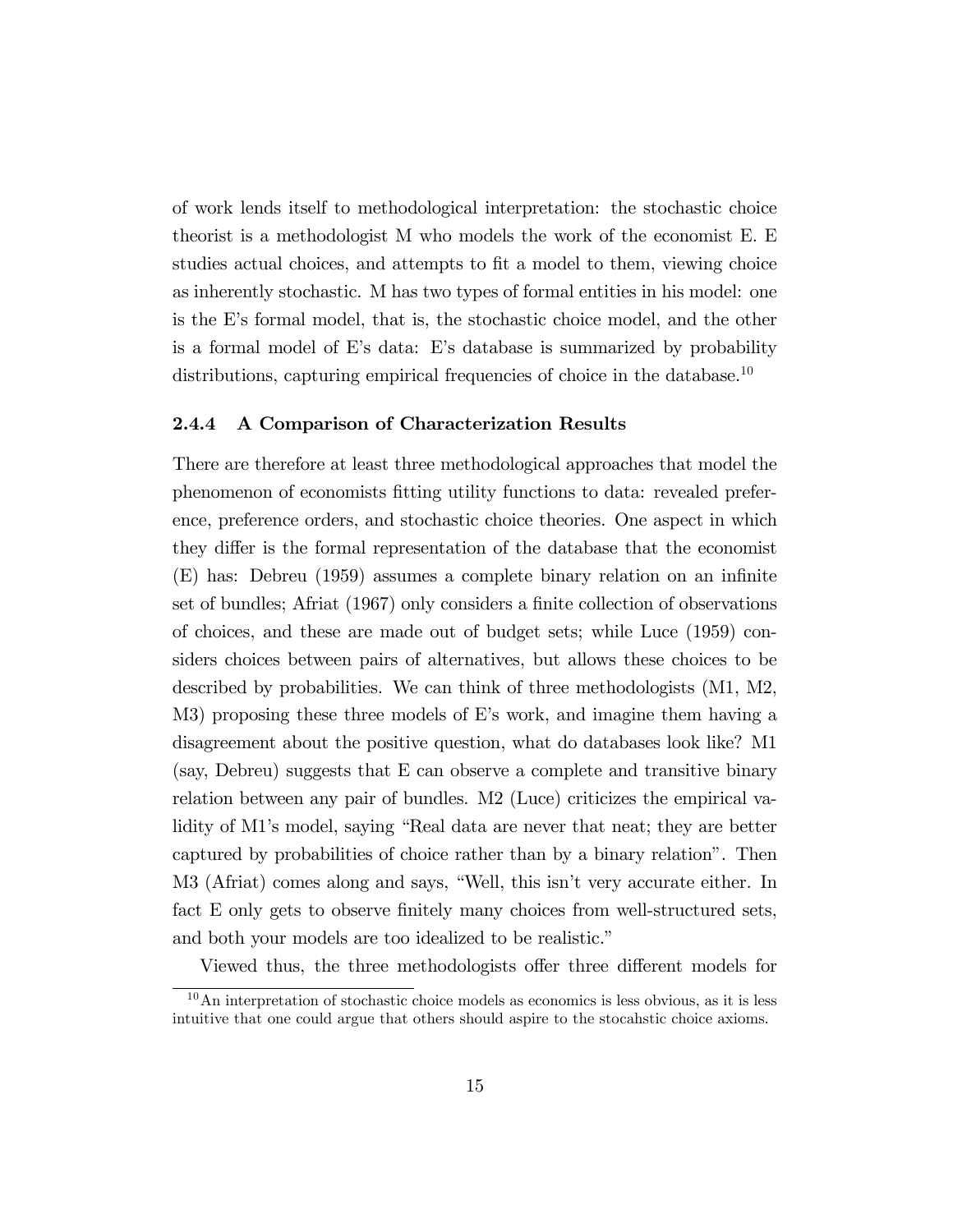presumably the same phenomenon, and they have a disagreement that is empirical in nature. It should not come as a surprise that the choice of "the most accurate model" might depend on the application. For example, if E is a theorist who wants to justify the assumption of utility maximization in her model, she may engage in the mind experiment of infinitely many observations of pairwise comparisons. Debreuís axiomatization might then be a good model of her work, and the axioms might convince her that utility maximization is a reasonable assumption for her purposes. By contrast, if E does empirical work and attempts to estimate utility functions from household expenditure data, Afriatís model might be more realistic, and his theorem would therefore be more relevant for identifying the conditions under which E would be able to rationalize a database by utility maximization. Finally, if E does empirical work that is closer to marketing, she might have many observations of choices from finite subsets, but no access to the household's budget, and then Luce's model might be the most realistic.

### 2.5 A Definition Has Merit: Existence Results

Existence results, such as Nash (1951), may also be interpreted in more ways than one. Taken literally, these results can be viewed as positive economics, arguing that under certain assumptions a given notion of an equilibrium would exist. Moreover, in some cases they are also backed by results about the convergence of dynamic processes to an equilibrium. For example, potential games (Monderer and Shapley, 1996) possess equilibria, and, furthermore, there are reasonable dynamic processes (of better-response-dynamics) that can be shown to converge to such equilibria. Results of this nature can thus be viewed as economics, in the sense of being "first-order" and stating something directly about the phenomena of interest.

However, this is not the case for the general existence results. No intuitive dynamic process is guaranteed to converge to a Nash equilibrium in all games, and, similarly, no such process has been proved to converge to an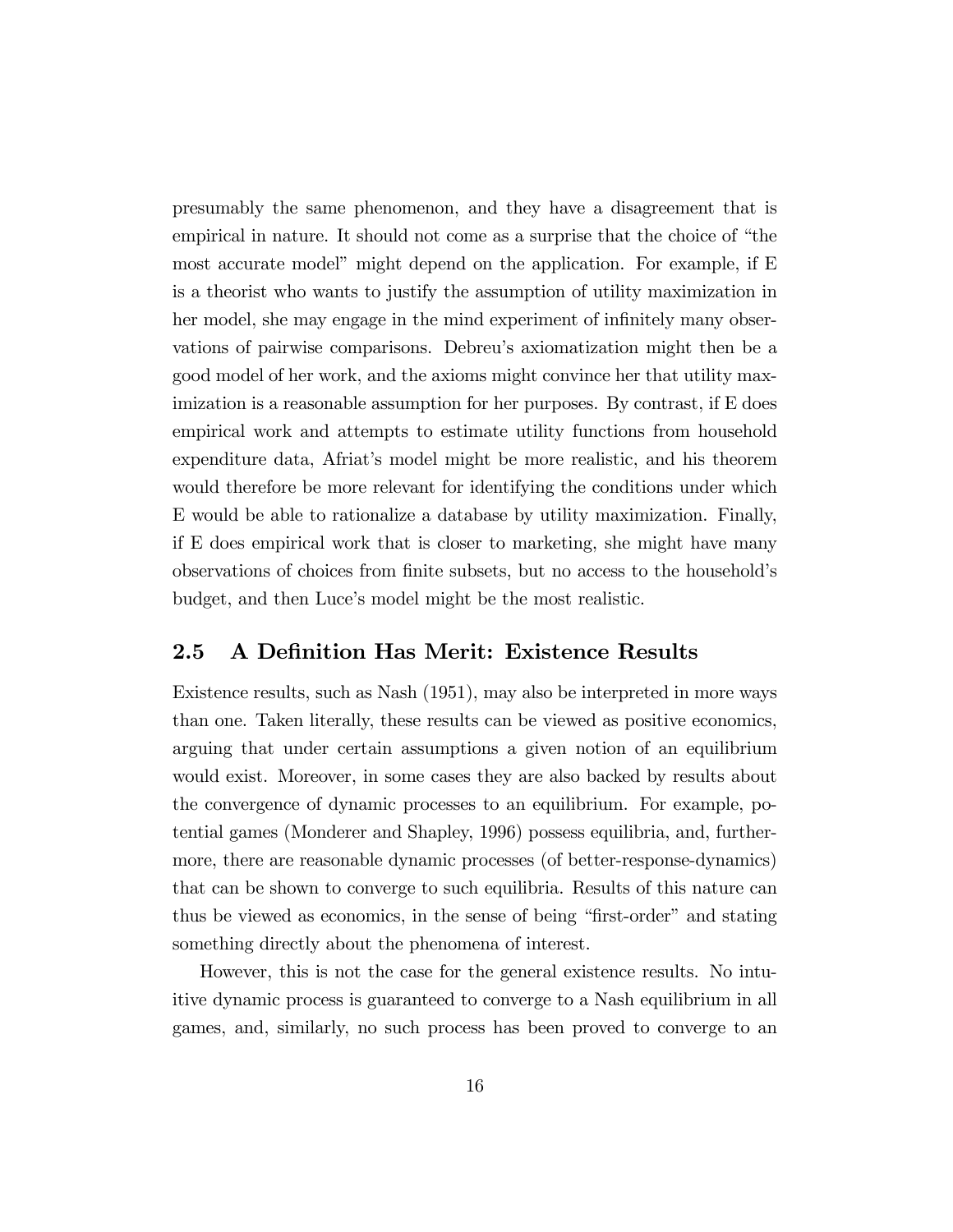equilibrium in a competitive economy. One might ask, what is the significance of the existence results, then? Why should we care if all games (or all economies) possess an equilibrium if we have no guarantee of convergence to that equilibrium? And how much comfort can we derive from the general existence result if in some games, as in Shapley (1964), there is a unique equilibrium which is unstable under any seemingly reasonable dynamics?

Along similar lines, the existence result for general equilibrium of Arrow and Debreu (1954) is not proved in a constructive way. There are processes that converge to equilibria generically, and some of these might be thought of as actual descriptions of the economy, offering a predictive theory of convergence to equilibrium. Yet, it appears that economic theory cherishes existence results in a way that by far exceeds their predictive power. We suggest that the philosophical import of such results can explain this discrepancy: when suggesting a solution concept to the community of theorists, one might be expected to ask, "And what shall we do should the concept not exist?" It is therefore reassuring to know that, whatever game (or competitive economy) a theorist analyzes, she will not be at a loss for predictions. In other words, existence results are powerful rhetorical devices in the methodological discourse among economists; they sometimes say less about economics than about the work of economists.

#### 2.6 A Definition Misses the Point

A result that sheds doubts on definition is the "calibration" result of Foster and Vohra (1998). Their result showed that the definition of a calibrated predictor (suggested by Dawid, 1982) was too weak, and that it offered a test that one could pass without having any substantial knowledge about the phenomenon predicted. The result was not important because it was used by predictors to pass such tests; rather, it changed the way economists were conducting theoretical work by pointing out that a seemingly plausible definition was actually missing the intuitive concept it was trying to capture.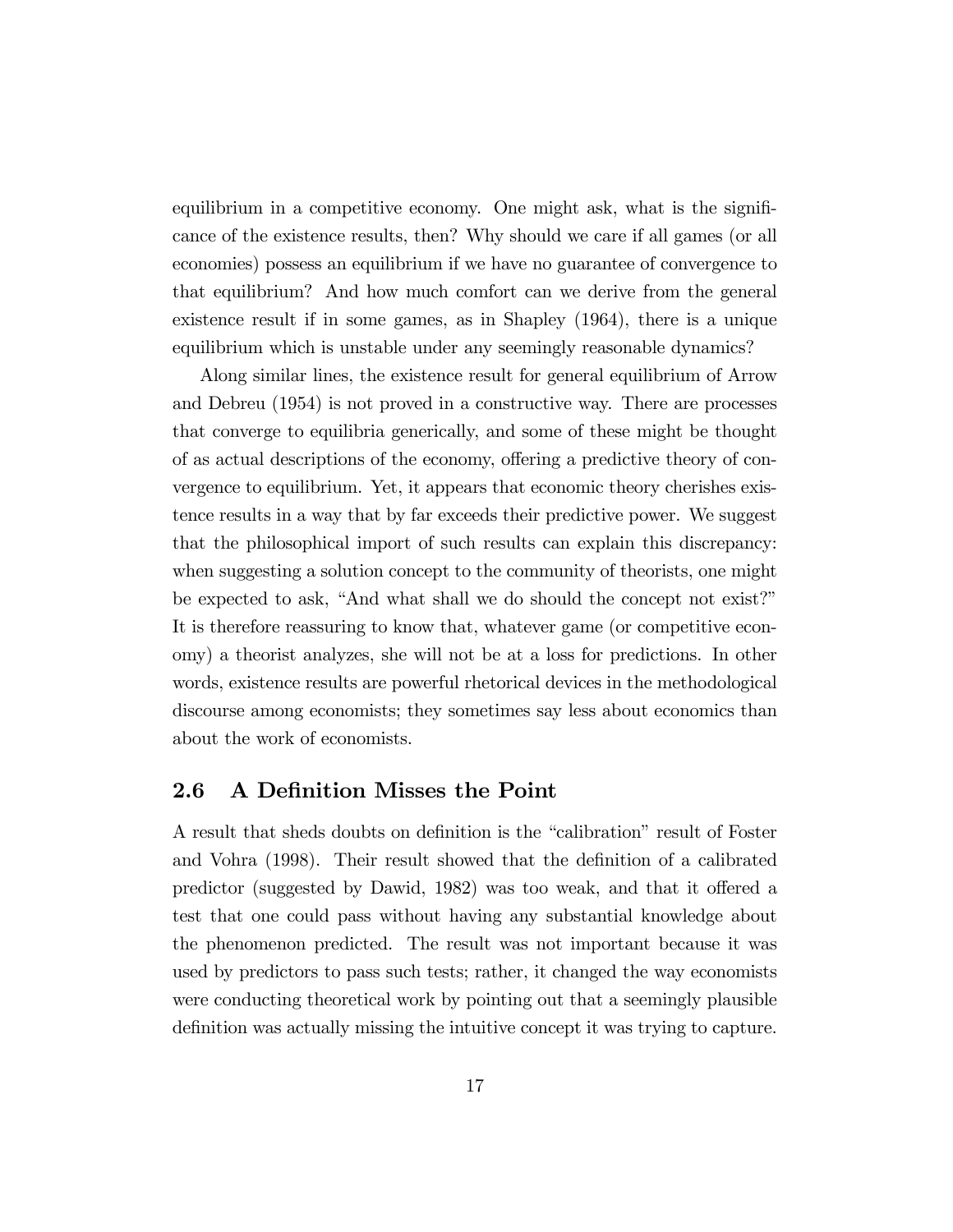# 3 Examples of Methods

Contributions to economic methods often come from outside economics. Paradigmatic examples include theoretical results in statistics or econometric theory, which guide empirical research in economics, or fixed point theorems that are developed within mathematics and can be used in theoretical research in economics. Methods are also developed within economics, often with an example of an application. Thus, a paper in economics would often have contributions both to methods and to economics (or to methodology).

Mathematics and statistics tend to offer methods that are not specific to economics. Estimation techniques and Öxed point theorems can be useful to psychologists and biologists just as they are to economists. There are, however, results that are quite clearly about economics, and that we might still think of as methods. Consider, for example, the revelation principle in mechanism design (Gibbard 1973, Rosenthal 1978, Myerson 1979). It is undoubtedly a key result in this literature. Without the revelation principle, there is no obvious way to describe the "set of possible mechanisms" and no way to talk about an optimal mechanism or to draw the line between feasible and infeasible outcomes. The revelation principle cuts through this difficulty by showing that there is no loss of generality, when identifying possible equilibrium outcomes, in restricting attention to the well defined set of incentive compatible direct revelation games.

This allowed questions concerning the optimality of mechanisms to be defined and solved, and provided methods that are now standard. We tend to think of such a result as belonging to "methods" because, in and of itself, it is devoid of any statement (either positive or normative) about an economic phenomenon. It is a useful tool for a theorist to prove results. Yet, it is rather specific to economics, dealing with mechanisms, messages, and so forth. Indeed, the papers that suggested the principle proceeded to use it to say something about a reality. Gibbard pursued a methodological direction, using the revelation principle to establish an impossibility result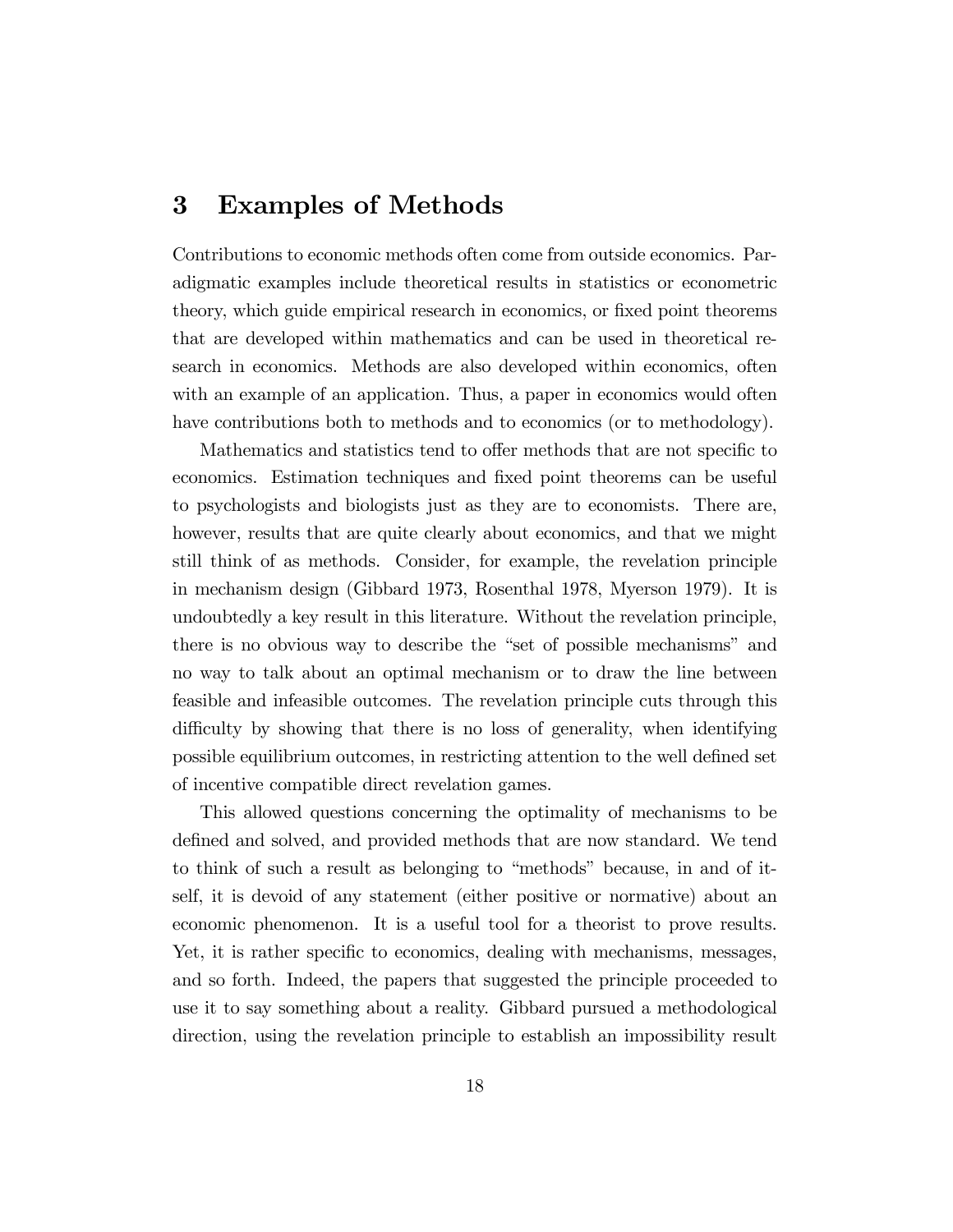for social choice functions. Myerson used the revelation principle to design a bargaining solution that is most obviously motivated as a contribution to economics. Rosenthal points in both directions, establishing both impossibility and possibility results for arbitration schemes.

There are other fields of economic theory in which results seem to be in the category of methods rather than science (economics or methodology). For example, the early results in repeated games proceeded by presenting candidate equilibrium strategies and then verifying that they indeed constitute an equilibrium. The ideas of decomposability, self-generation, and enforceability (Abreu, Pearce and Stacchetti 1986,1990, Fudenberg and Levine 1994) provided the tools to characterize the set of equilibria, opening the analysis to new questions and more powerful results. Perhaps the most common use of these techniques is to establish more folk theorems (e.g., Fudenberg, Levine and Maskin 1994), which we have placed in the methodology category. This may reflect the fact that the idea of enforceability becomes especially tractable in the limit as players become arbitrarily patient. At the same time, these techniques can be used to construct equilibria in games with fixed discount factors that are of interest for their economic content, giving us a contribution to economics (e.g., Abdulkadiroğlu and Bagwell 2013).

# 4 Sharpening the Distinctions

With the help of these examples, we can suggest some guidelines to distinguish the three categories. We then return brieáy to the distinctions between normative and positive work and between theoretical and empirical work, and offer examples of the type of work falling into each category.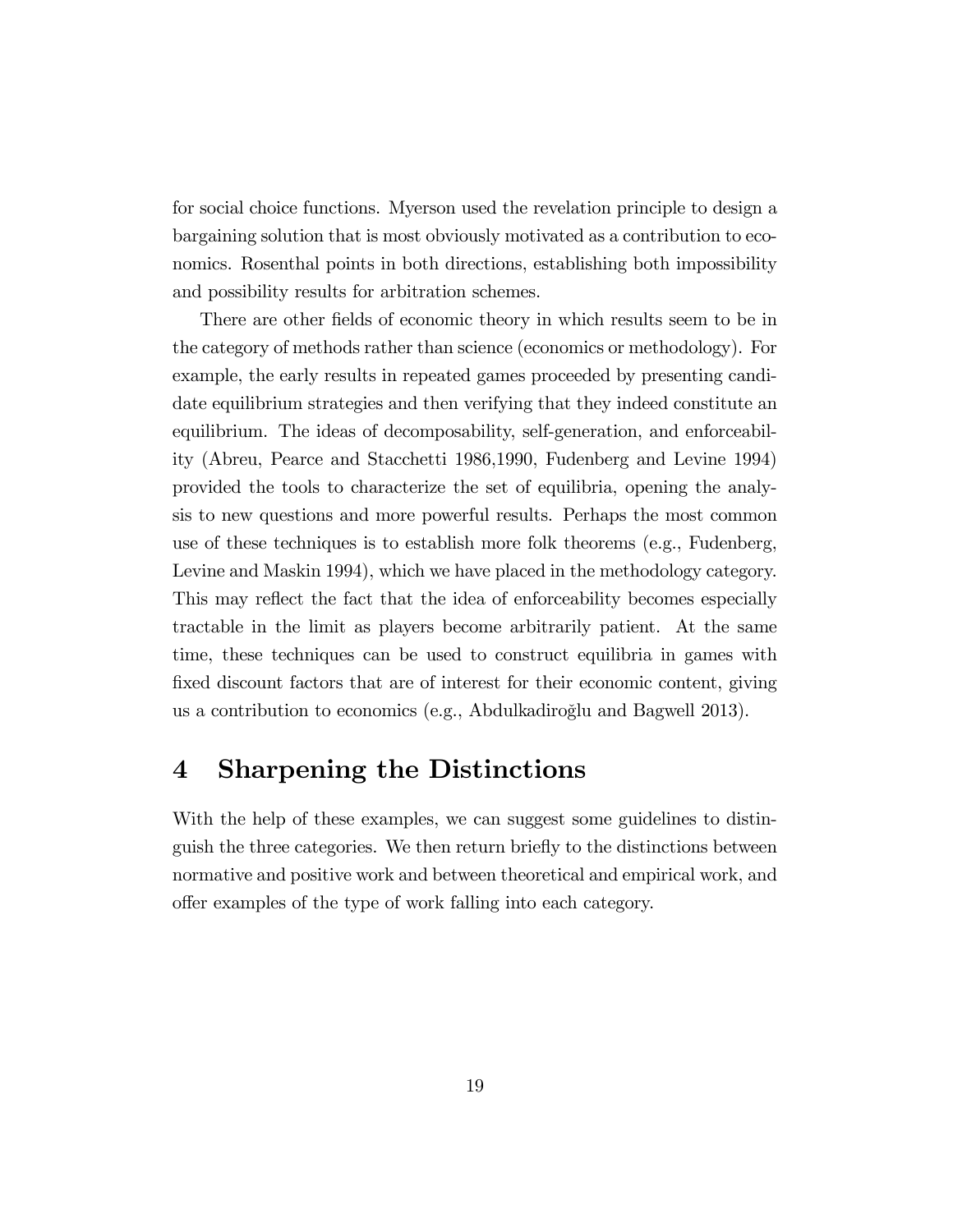# 4.1 Economics, Economic Methods, and the Methodology of Economics

Some work falls clearly into a particular category. A paper documenting recent changes in the US income distribution is an exercise in economics. A paper proving asymptotic properties of an estimator is clearly in the methods category.<sup>11</sup> A paper examining the dangers of p-hacking in economic journals is a study in the methodology of economics. Explanations of how economic theories can serve as analogies or critiques (Gilboa, Postlewaite, Samuelson and Schmeidler, 2014, 2018) fall into the methodology of economics, as does the current paper.

Other work is more difficult to classify or straddles categories. We suspect that such papers are sometimes misunderstood, and may be inappropriately evaluated due to confusion regarding their intended contribution. Avoiding such confusion is the main reason to suggest criteria to tell the categories apart. We emphasize again that many papers make contributions in more than one area. Moreover, papers that turned out to be influential in terms of substance often received substantial following also in terms of methods. Thus, if we insist on classifying papers into categories, this classification will not only be fuzzy and subjective, but also context-dependent, and change with time. Yet, we believe that, at least in order to judge specific contributions, these categories can add clarity.

We think of work in economics as being motivated primarily by the problems to which it is applied. Theoretical work in economics may involve sophisticated modeling and may require the reader to navigate a sea of technique, but is motivated by the connection of the model and the technique to an economic problem. One might pose the questions "Is it about the economy?", or more generally, "Is it about an external reality?" If yes, then we

 $11$ Much of the work that we refer to as "methods" is theoretical work addressed at empirical economists. But some would be addressed at theoreticians. As we have noted, the revelation principle is a contribution to methods.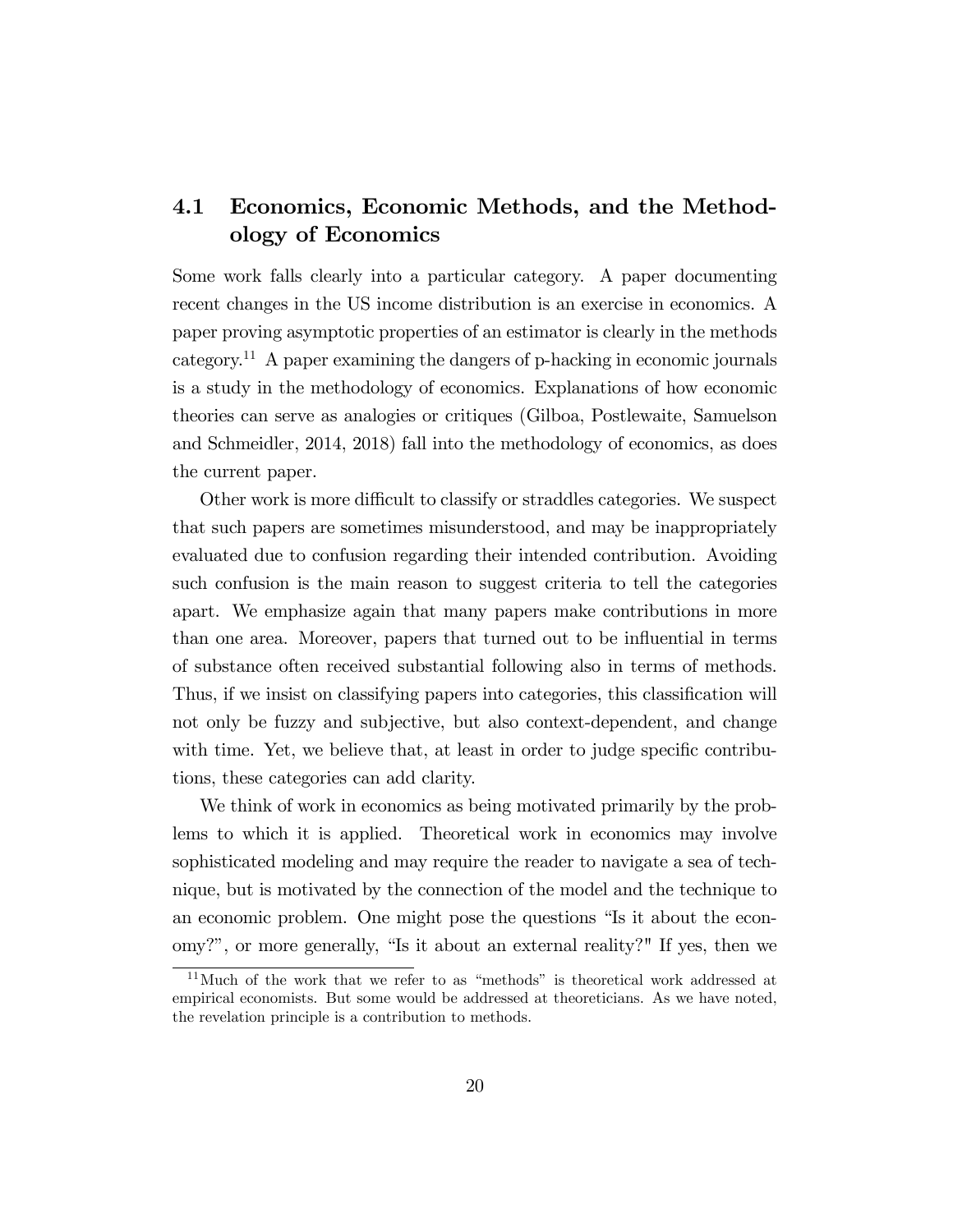can think of this as a contribution to economics.

Papers that address economic questions often provide answers or make predictions that can be investigated empirically, and so one characteristic often associated with contributions to economics is that they can be empirically falsified. In many other sciences, the vulnerability to falsification is regarded as the sine qua non for being a contribution to the discipline. In contrast, falsifiability is neither necessary nor sufficient for work to fall into our category of economics. Work in methodology may make positive statements about how economists conduct their work that are falsifiable. Perhaps more importantly we have argued elsewhere (Gilboa, Postlewaite, Samuelson and Schmeidler 2014, 2018) that there are many ways to make contributions to economics that involve no falsifiable statements.

Work in economic methods is motivated primarily by interest in the analytical methods. Theoretical contributions to economic methods typically consist of developing and exploring the implications of models. We think of ìeconomic methodsî as dealing with how economists might do their work, while "the methodology of economics" deals with what economists should do (or actually do). That is, a piece of research that suggests a tool economists might use (in empirical, experimental, or theoretical work) is considered to be part of "methods", while a statement about what economists do, or should do with these tools, by contrast, is categorized as "methodology". Of course, one would typically expect an economist working on a model to believe and argue that other economists should be interested in the model, causing the work to shade into making a normative methodological contribution, and to believe and argue that the model is useful to directly address economic problems, causing the work to shade into economics.

Methodology includes work that in other scientific disciplines would be done by philosophers, historians, or sociologists of science. Where would one draw the line between economics and methodology? One possible criterion is the following: consider a PhD seminar in which students are asked to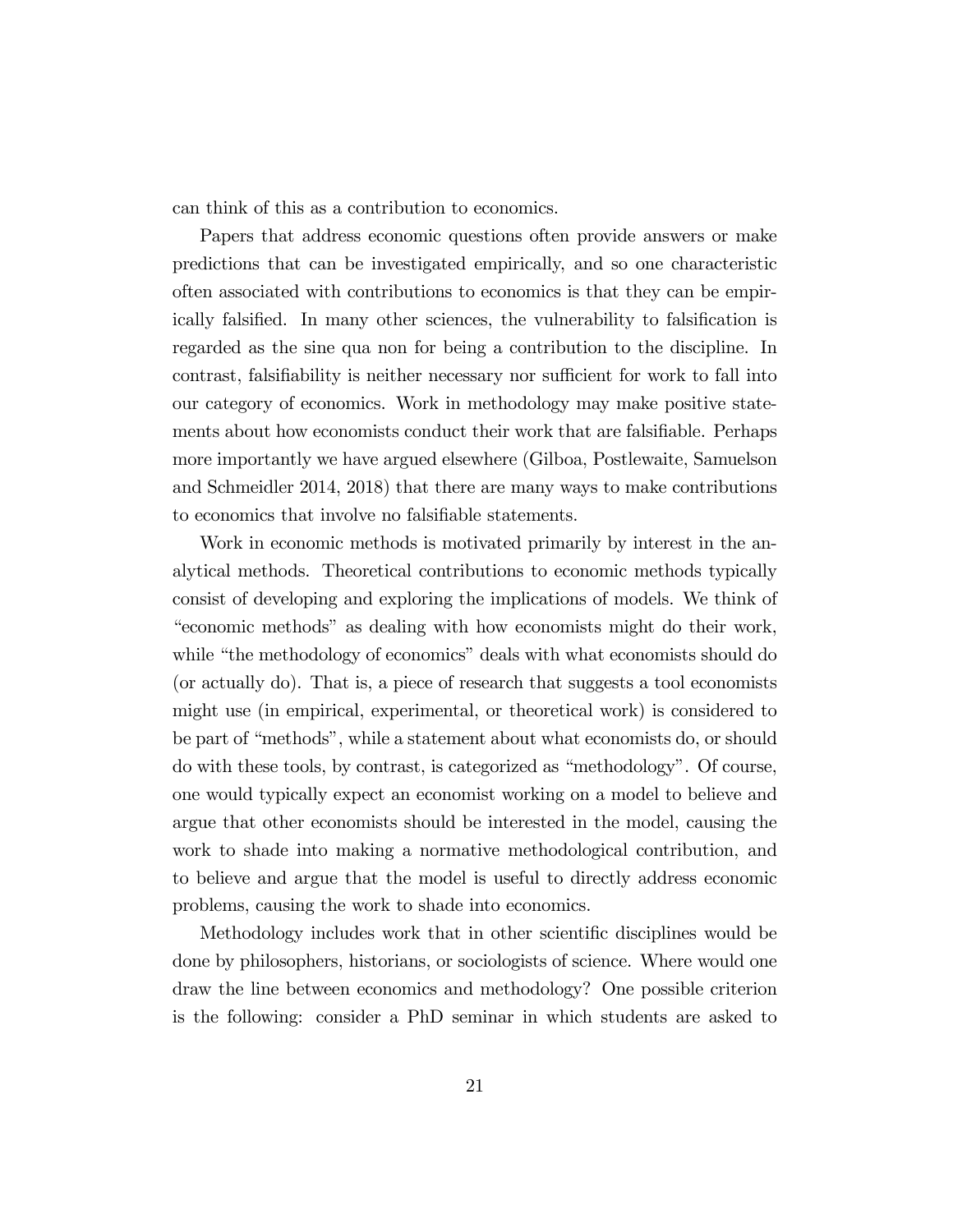present papers. The students are technically sophisticated but do not know the culture or history of the profession  $-$  anything that has to do with the sociology of economics and history of economic thought is the instructor's job to add. We suggest that a paper falls into the "methodology" category if a student would not be regarded as having understood the paper and appreciated its significance without discussing the work of economists in their presentation.

For example, we tend to classify Milgrom and Stokey's no-trade paper as "methodology" because we would be disappointed by a student who presented it and concluded by stating "and thus we know that there is no trade". We also would not be happy with a student criticizing Milgrom and Stokey for being poor economists as they predicted no trade while trade exists. Rather, to say that the student understood the paper we would like to hear the message, "and thus we face the difficulty that a combination of assumptions routinely used in economic models leads to such a counterfactual result." Similarly, we would not appreciate a presentation of Arrow's theorem concluding with the statement that "and so we should not be surprised to see many dictatorships". "Understanding" the theorem would require, to most of us (in the role of the teacher), a conclusion along the lines of,  $\hat{}$  and so economists must abandon at least one of these seemingly intuitive assumptions in their quest for a social choice function."

By contrast, consider Samuelson's (1937) model of discounted utility model. It surely changed the way economists conduct research. Yet, a student could present the paper, concluding that "this model provides a tractable way to examine intertemporal consumption decisions" without leaving us with the feeling of having missed the point. That is, the student can discuss only the paperís contribution to economics. The instructor may complement the discussion with an explanation of how the paper also had an effect on the use of mathematics in economics and other thoughts on its historical importance, but the heart of the paper is a (potentially falsifiable)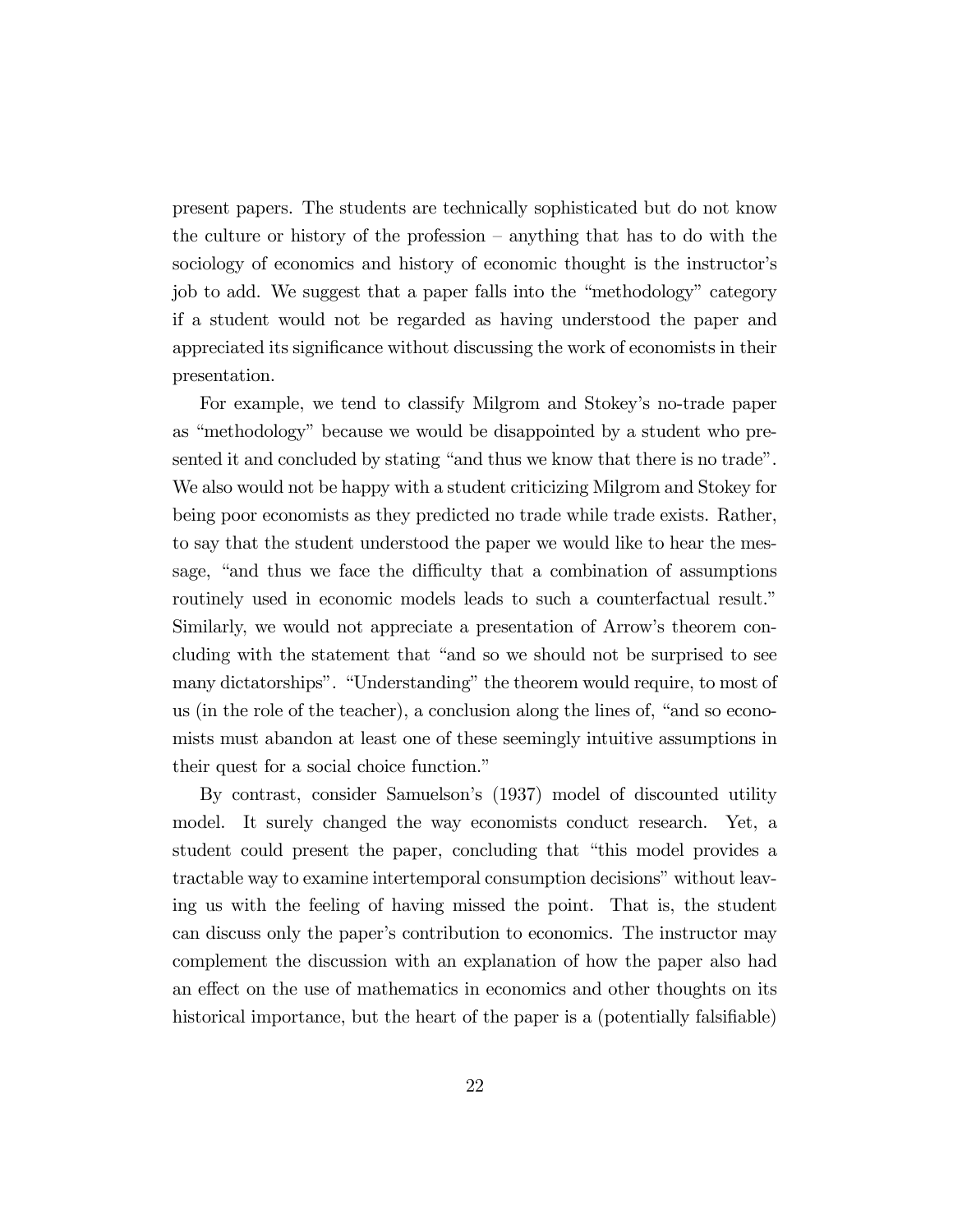model of economic behavior.

#### 4.2 Normative vs. Positive

In general, work in economics tends to be positive, while becoming more normative as economists edge into consulting and policy advice. Techniques in mechanism design may be used in a positive analysis, explaining why existing institutions elicit certain behaviors, or in a normative analysis, suggesting how these institutions might be redesigned. We tend to view work in economic methods as neutral: economic methods provide tools of all sorts, but make no statements about economic reality, apart from the implicit normative claim that the tools analyzed should be used. By contrast, the methodology of economics is a scientific activity—taking the working economists, rather than the market, as the subject matter, but still squarely within the social sciences. It can naturally be either normative or positive, while tending to be normative. In the case of axiomatizations of decision rules, or existence results for solution concepts, we have emphasized the normative aspect, where a theorist M addresses an economist E and says which model she should use. But such results can also have positive interpretation. For example, Afriat's theorem can be read as stating that analysis that has been conducted using general utility functions could also have been done using concave functions. Such a claim might be useful in generating predictions without necessarily taking a stance regarding the "right" model one should use.

Within the context of normative analysis, papers falling into different categories may be directed at different audiences. Normative work in economics may be directed at people in large or at policy makers, while normative work in the methodology of economics is typically directed at economists.<sup>12</sup>

 $12$ Again, we note that there are gray areas. Savage's (1954) representation results could be viewed as a prescription for how people might want to make decisions, or how economists might want to model people making decisions.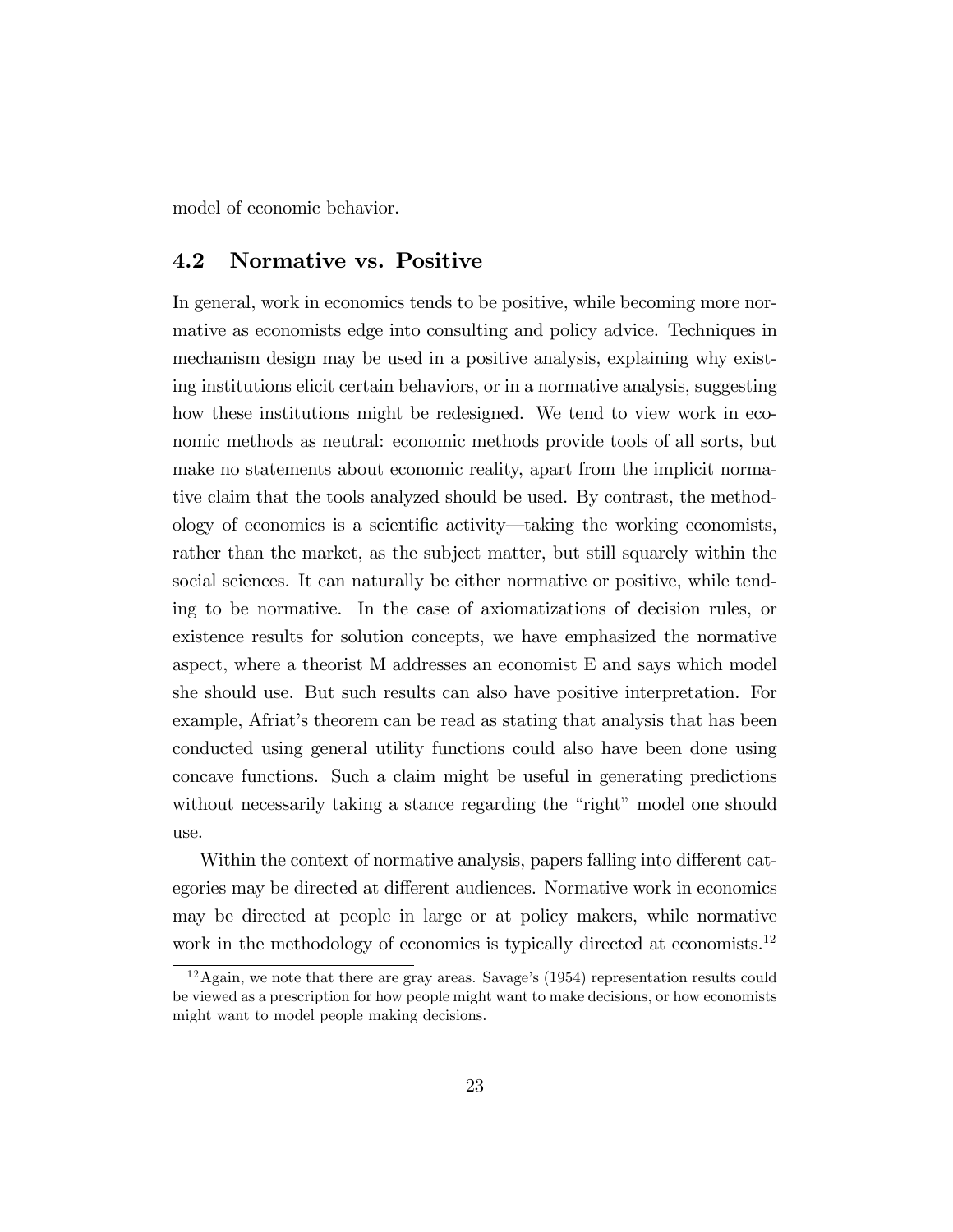We could distinguish these with yet more terms, but will rely on context to distinguish them.

### 4.3 Theoretical vs. Empirical

We have focussed on economic theory. More generally, work in economics can obviously be either theoretical or empirical, with the mix varying over time and across fields. Work in economic methods can similarly be either theoretical or empirical – we need both theoretical models and the collection and processing of data. Work in the methodology of economics tends to be theoretical, and our discussion has centered on such work, but it can also be empirical. Economic theorists often make casual observations about the popularity of methods and it is not uncommon to hear positive as well as normative statements about the norms in the profession. Much of the work in the history of economic thought can be viewed as an empirical investigation of economic methodology, as can be work on the current sociology of the profession.

### 4.4 Connecting the Dots

We can offer some representative examples of the contributions that fall into various categories:<sup>13</sup>

<sup>&</sup>lt;sup>13</sup>The two entries in positive, theoretical methodological contributions refer to Leijonhufvud (1973) and Gilboa, Postlewaite, Samuelson and Schmeidler (2014).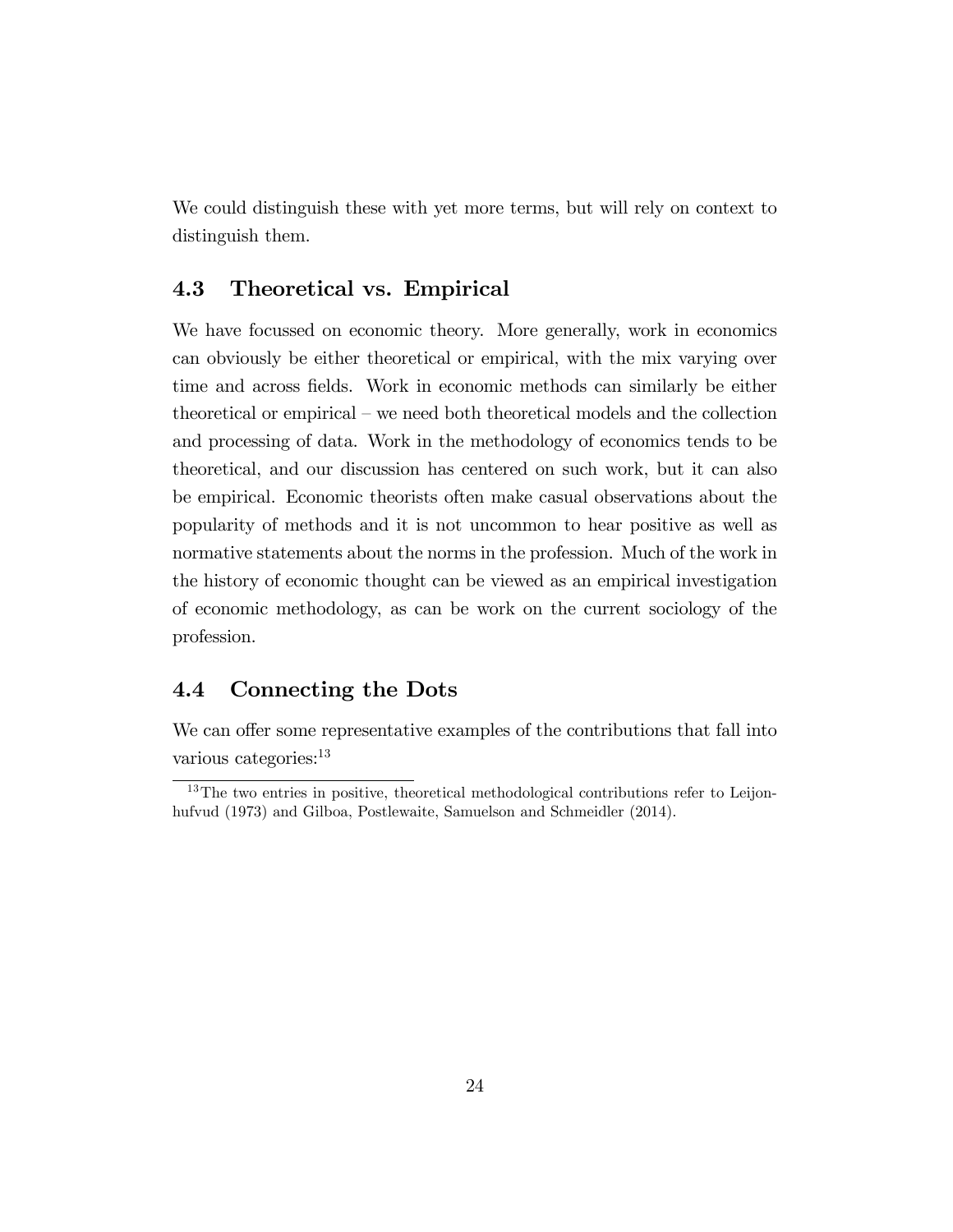|                           | Theoretical                                                                                                                                              | Empirical                                                                                       |
|---------------------------|----------------------------------------------------------------------------------------------------------------------------------------------------------|-------------------------------------------------------------------------------------------------|
| Economics,<br>positive    | Theoretical IO                                                                                                                                           | Measuring tax incidence                                                                         |
|                           | Heckscher-Ohlin model                                                                                                                                    | Estimating demand                                                                               |
|                           | Endogenous growth models                                                                                                                                 | Predicting deficits                                                                             |
|                           | Real business cycle models                                                                                                                               | Financial stress tests                                                                          |
| Economics,<br>normative   | First welfare theorem                                                                                                                                    | Discussions of                                                                                  |
|                           | Second-best theory                                                                                                                                       | capital and inequality                                                                          |
|                           | Optimal taxation                                                                                                                                         | minimum wage                                                                                    |
| Methods                   | Revelation principle                                                                                                                                     | Collecting, cleaning                                                                            |
|                           | Econometric theory                                                                                                                                       | and documenting                                                                                 |
|                           | Fixed point theorems                                                                                                                                     | data                                                                                            |
|                           | Self-generation                                                                                                                                          | Validating survey instruments                                                                   |
| Methodology,<br>positive  | "Life among the Econ"<br>"Economic models<br>as analogies"                                                                                               | History of economic<br>thought<br>Documenting publication<br>biases                             |
| Methodology,<br>normative | Voting impossibility theorems<br>Axiomatic decision theory<br>No-trade theorems<br>Calibration results<br>Sonnenschein/Mantel/Debreu<br>Chaotic dynamics | Discussions of<br>p-hacking<br>experimental registries<br>fishing for hypotheses<br>replication |

There will always be ambiguous cases. Spence's signaling paper (Spence, 1973) contributed to economics, offering an explanation of why college graduates might enjoy a wage premium even if their education provided no productivity enhancement, but also contributed to economic methods, providing a tool that could be used in many other settings (e.g., Milgrom and Roberts, 1986). The introduction of the Heckit procedure (Heckman, 1979) was a contribution to both the methodology of economics (in arguing that selected samples constitute a specification error for which one should correct) and to methods (by presenting an estimator to do so). In these cases it can help to be clear about the nature of the exercise each time the original work is invoked.

The category into which a paper falls can be ambiguous, and can depend on the current state of the discipline and the perspective of the reader.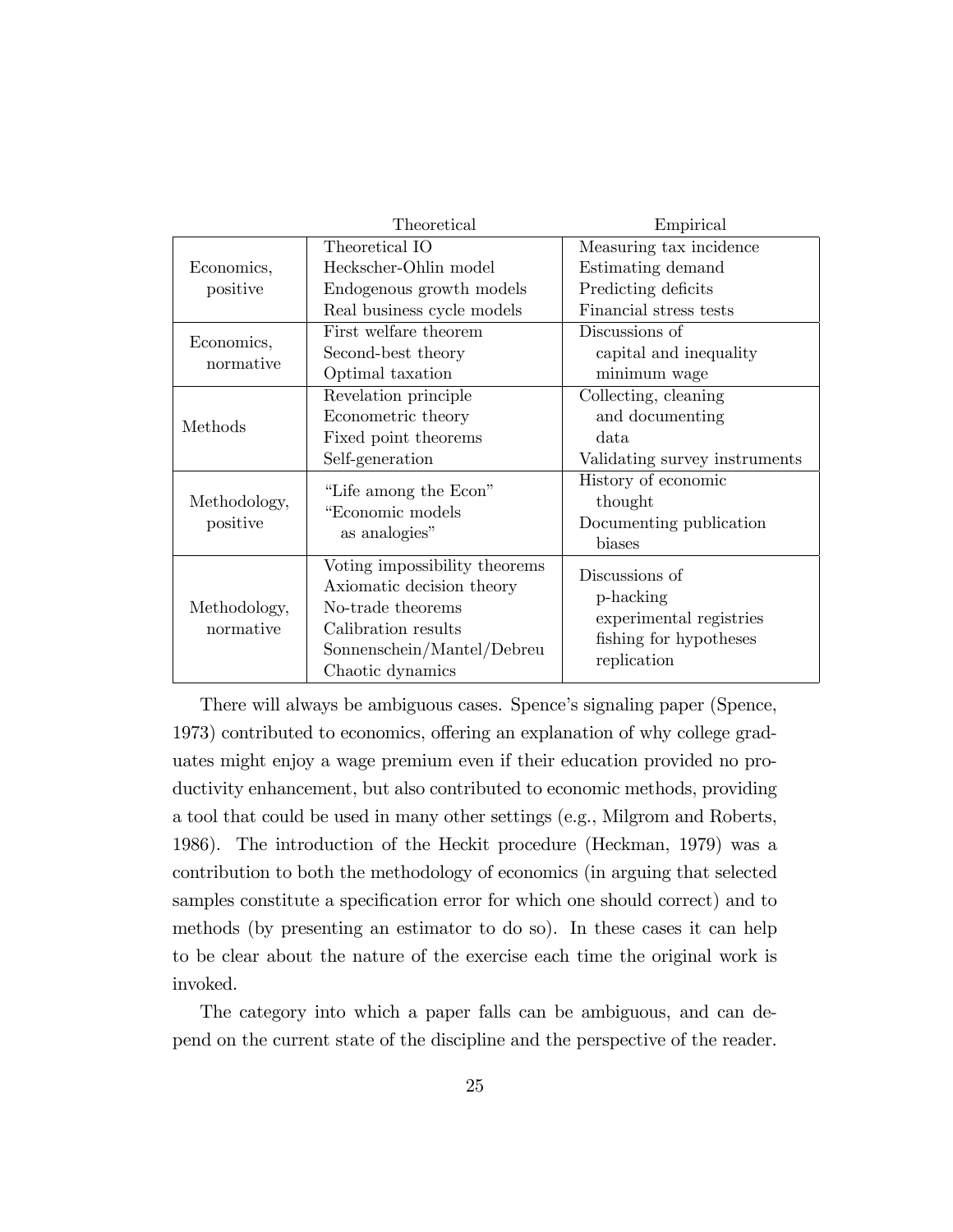Barro (1974) argued that in an economy with perfect capital markets and consumers who maximize discounted expected utility, and who are either infinitely-lived or are members of infinitely-lived dynasties, the mix of taxation and government debt in financing government expenditures has no effect on the economy. Instead, any effect the government has on consumers' current balance sheets will be offset by consumer activity in the capital market. Bernheim and Bagwell (1988) push this idea to its extreme, showing that in an economy with sufficient links between consumers, virtually every government policy has no effect.

Where do we put these arguments? One could make a case that these are contributions to economics, identifying reasons why government policy may be less effective than first anticipated. In this sense, they are analogous to real business cycle models, which made the case that an efficient outcome can still exhibit employment fluctuations. Alternatively, one might argue that it is manifestly obvious that government policy does have an effect, and that the contribution of these papers is then to show that the combination of seeming innocuous assumptions (discounted expected utility maximizing dynastic consumers, perfect capital markets, and so on) leads to obviously absurd results. In this sense, the arguments are analogous to the no-trade theorem. The choice between these categories depends upon whether economists in general, or the reader in particular, take it for granted that government policy has an effect on the economy. Empirical and historical studies may resolve the first of these questions, while the second is a matter of introspection. It should then be no surprise that views may differ on the nature of these contributions, though still important to be clear as to how they are viewed when discussing or using them.

Similarly, the revenue equivalence theorem (Vickrey (1961)) shows that under certain conditions, a variety of auction mechanisms all generate the same expected revenue. On the one hand, one may view this as a contribution to economics, explaining that under certain conditions, people conducting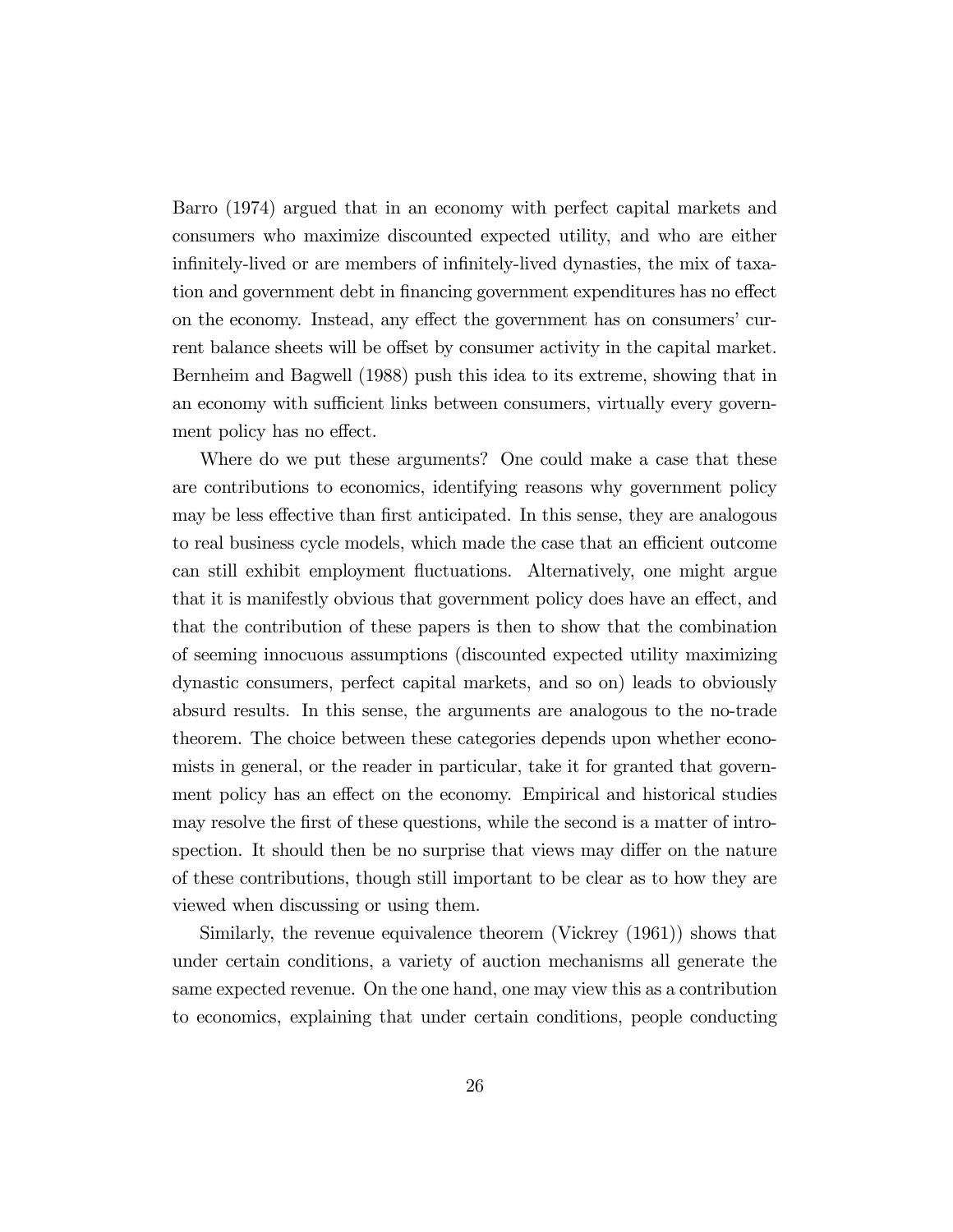auctions should be indifferent as to what form of auction they choose. On the other hand, it can be viewed as a contribution to methods. A researcher may be modeling a resource allocation procedure that involves an auction at some point. If the salient feature of the auction is the expected revenue it raises, then the researcher may invoke the revenue equivalence theorem to model the auction as (say) a second price auction, regardless of any considerations as to what types of auctions are actually used in such settings. This may bring tractability to the problem without sacrificing economic content. The result has thus become a tool, used to identify models that are equivalent apart from any consideration of the economics to which they are applied.

## 4.5 Economics or Philosophy or Sociology?

Methodology, by definition, deals with scientific activity as its subject matter. It is therefore related to the philosophy and the sociology of science, depending on whether it makes normative or positive statements about the scientific method. One could even imagine philosophical discussions as described in Section 2 as part of research conducted in a department of philosophy of science. Clearly, we do not aim to suggest a reorganization of academic institutions. There are several reasons for which the methodological research discussed here should be conducted in departments of economics and the multiplicity of interpretations that motivates this note is one such reason. However, it may be useful to bear in mind that some research in ìeconomicsîis best thought of as the philosophy or sociology of economics.

# 5 Discussion

#### 5.1 Is the Distinction Useful?

The distinction between economics and methodology can aid in describing and predicting trends in economic theory. As an example, we suggest to consider a pattern that, we conjecture, can be observed in methodology, and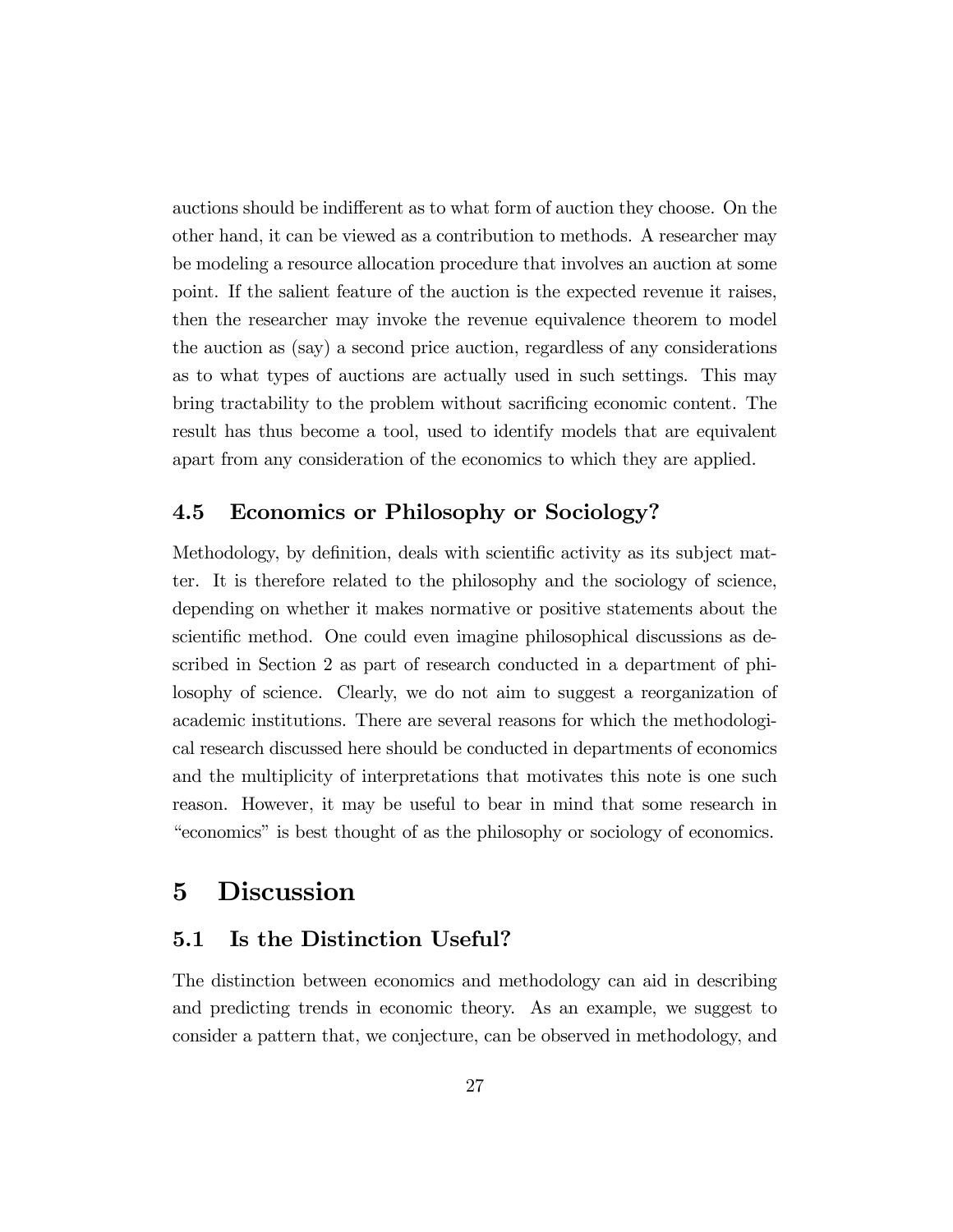whose counterpart in economics would be less common: (i) a particular tool of analysis rises to the coveted status of a "gold standard"; (ii) it is considered the one and only way to conduct analysis for a certain period of time, which may last decades; (iii) at some point in time it becomes widely accepted that the tool is not necessarily a panacea for all problems of analysis, where this recognition may be coupled with the suggestion of a specific alternative tool;  $(iv)$  this results in a flurry of activity in search of alternative tools;  $(v)$  the flurry of activity produces some ideas that are robust and incorporated into standard methods, while others are discarded, at which point the topic fades from interest.

For example, Nash equilibrium was suggested as a general tool of analysis of interaction in Nash (1951). It took a few decades, as well as Harsanyiís (1967-68) contribution, to allow the concept to become the gold standard for economic analysis. However, Selten (1965, 1975) pointed out that the concept of equilibrium may not be perfect (no pun intended), and his examples were accompanied by alternative tools. Starting in the late 70s, many solution concepts were suggested, most of which refined Nash equilibrium, whereas others generalized it. At some point (based on the authors' casual observations) there was a sense that the discipline is less interested in the question of finding the "right" notion of equilibrium.

A similar pattern could be detected in the context of decision under risk. Expected utility theory (EUT) came to the foreground in the 1940s, with von Neumann and Morgensternís book (in particular, the second edition of 1947). It soon became the method of choice for modeling decision making under risk, and, Allais (1953) notwithstanding, retained the status of an unchallenged gold standard for roughly three decades. Only with Kahneman and Tversky's (1979) findings, and the suggested alternative of Prospect Theory, did EUT come under sufficient pressure to allow for other tools of analysis. This development ushered a spurt of activity in developing models of decision under risk. Yet, interest in the question has soon waned. The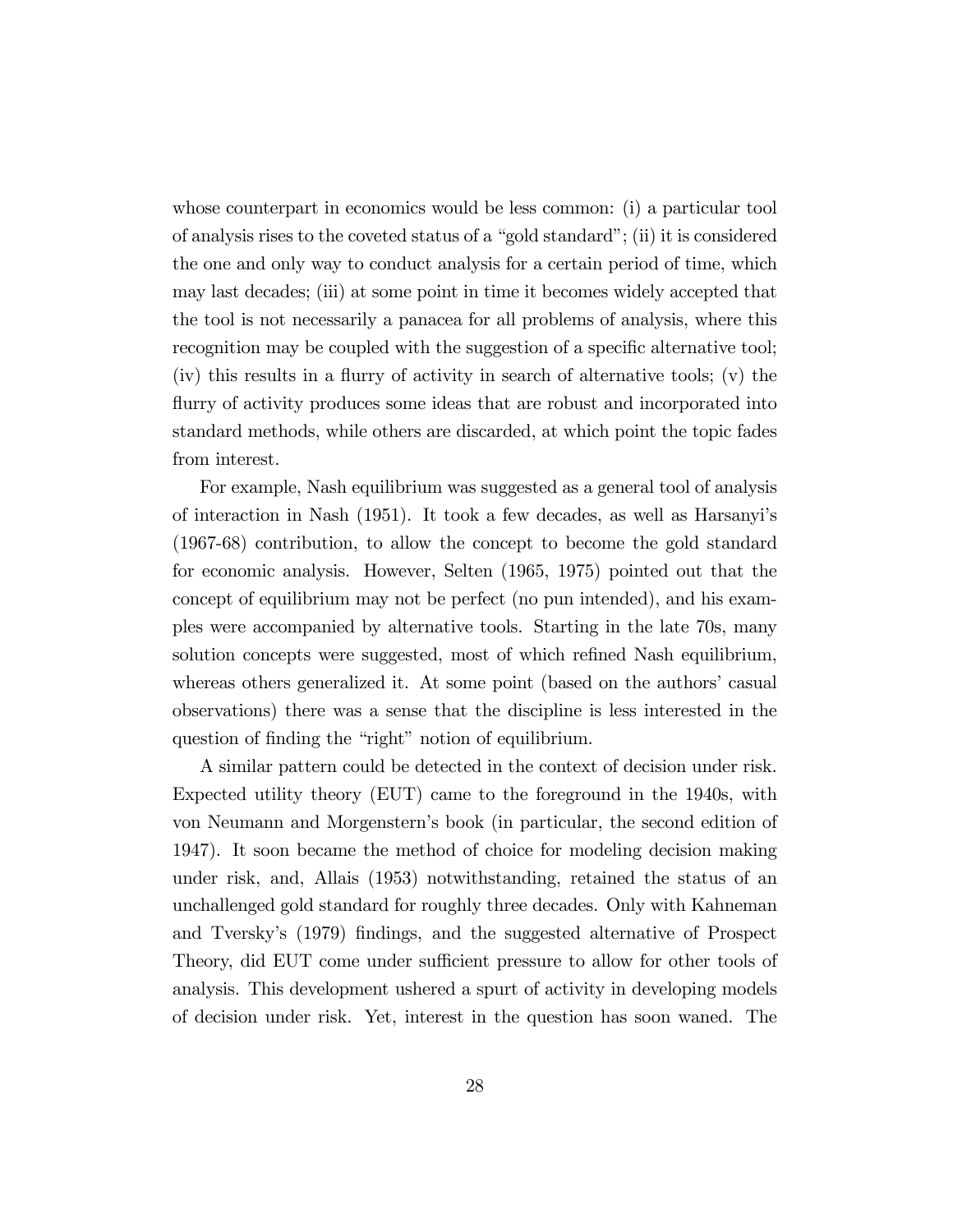examples are not perfectly analogous, as Prospect Theory was designed to deal with violations of EUT, and not to refine it. But there seems to be some similarity between the two cases in terms of the speed with which new methods are developed, once there is more than one, and in the relative short duration of the interest in such new methods. Similar patterns can probably be discerned in the case of social choice, decision under ambiguity, and other subfields dealing with methods.

Clearly, fads exist in all branches of economics and in other academic disciplines as well. New topics of research pop up, whether by raising new questions or by doubting existing answers, and they often spur intellectual activity. However, we suspect that methodology differs from economics in the speed with which interest in the question wanes. This conjecture is empirical in nature, both because it should be tested by data on papers published, dissertations written, etc., and because the very distinction between economics and methodology is an empirical matter, depending on the common views of economists. We have no claim to have conducted such an empirical study or of having proved our conjecture. However, if we assume, for the sake of the argument, that the pattern discussed is indeed more typical of methodology than of economics, we can try to explain this phenomenon, along the following lines.

There are two reasons for which a field might, or even should prefer fewer methods to many, and ideally  $-$  adopt a single method. The first is convenience. Without necessarily justifying this practice on normative grounds, it stands to reason that scientists who are interested in a given phenomenon do not wish to spend resources studying many methods on the way to their question of interest. The second one is the signaling aspect, which we refer to as "Grice's principle of scientific method": a scientist who wishes to make a claim about a given phenomenon would normally attempt to establish it using standard tools. Should she, for the sake of her analysis, also introduce new methods, her audience would be justified in wondering how robust are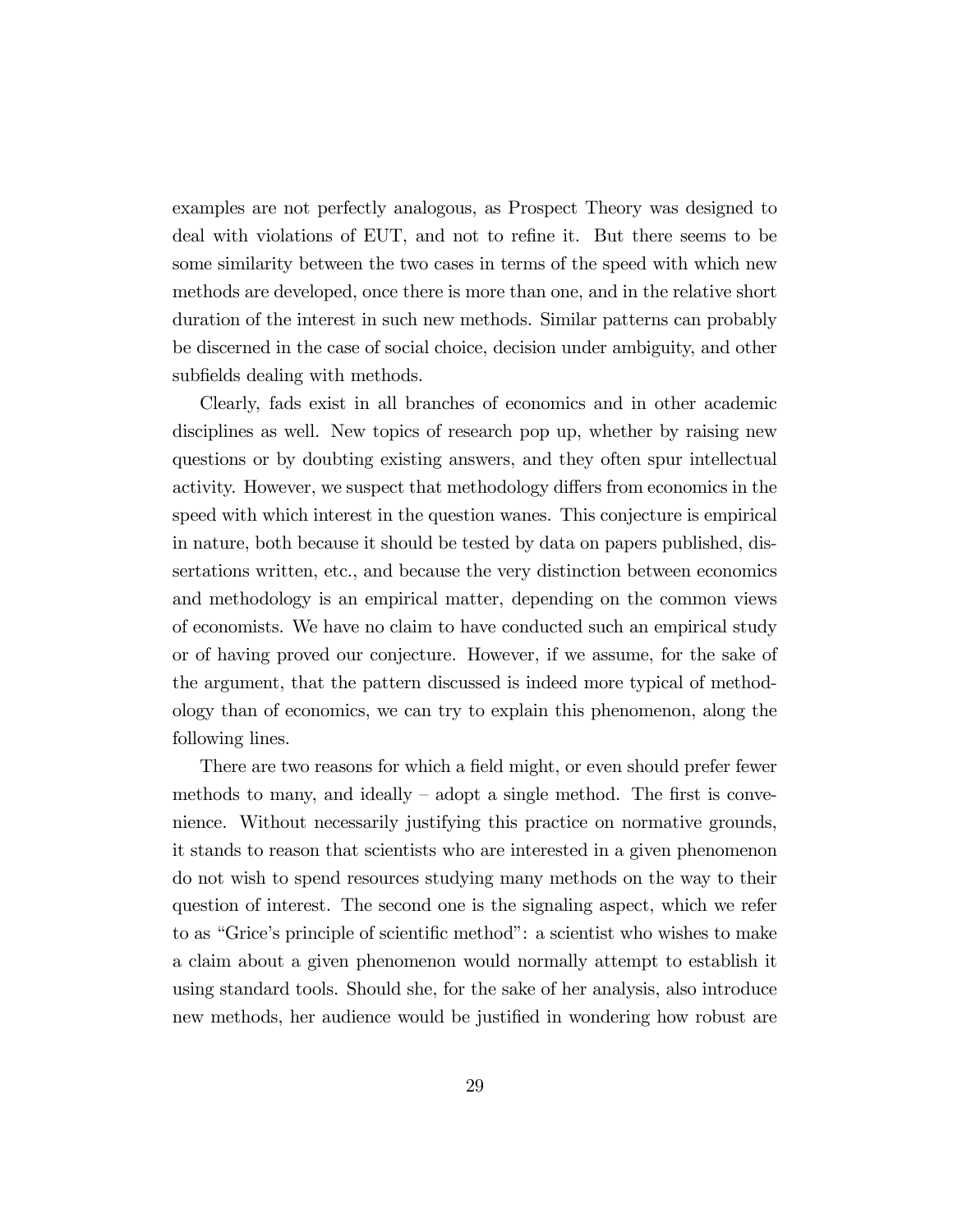the results obtained. Whether the scientist analyzes data using non-standard statistical methods, or solves a theoretical model using a little-known gametheoretic solution concept, her listeners might draw the plausible inference that the reported results do not hold when standard methods are used.<sup>14</sup>

The Gricean scientific inference appears rather natural and we can think of it as a positive theory. Moreover, it can be partly justified on normative grounds as well. If a discipline insists on a single method, it may well be criticized for narrow-mindedness. But if, at the other extreme, it allows each study to adopt a newly-developed method, it will find it difficult to tell which results are robust.

Neither the convenience nor the signaling arguments apply to studies in economics (as opposed to methodology). Interest in a new economic question will often be sparked by a new phenomenon (provided by reality) or by a particularly innovative paper. But we do not expect this interest to reach satiation as quickly as it could when methods are concerned. To an extent, economists who are asked to think about a new method feel like passengers awaiting a safety check on their airplane: they know it's needed, but they also feel that this is not what they're there for.

Our analysis in this note is positive, for the most part. We attempt to better understand some of the scientific discourse that we observe, and clearly define some terms that are used in it. We stop short of making any normative statements, and do not purport to know what balance the profession should strike between known and novel methods, avoiding the dangers of methodological stagnation on the one hand and futile intellectual exercises on the other.

 $14$ This is similar to Grice's principle (Grice, 1975) for natural language, stating that people opt for the simplest utterance that conveys their message. Thus, a more complex utterance implicitly suggests that the simpler ones do not hold.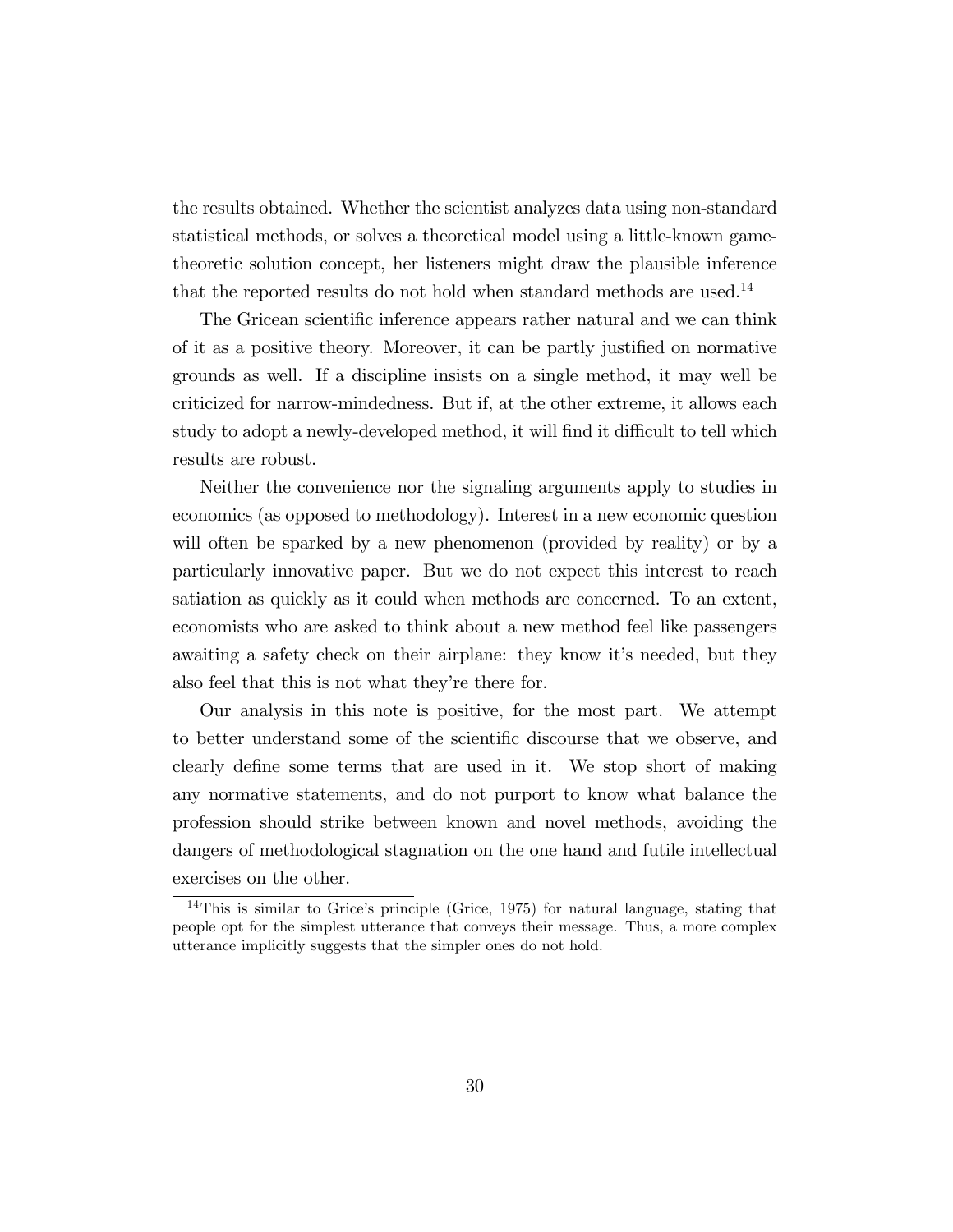#### 5.2 Some Questions

We noted in Section 4.4 that the classification of some papers can depend upon one's view of the intent of the authors and the prevailing practice in the discipline, which may not be obvious. We close by pointing to some papers that pose particular challenges in this respect (to the extent that the authors of this paper sometimes come to different views).

The idea of rational expectations (Muth 1961, Lucas 1972) and the Lucas critique that came out of it (Lucas 1976) revolutionized macroeconomics. Is this a contribution to economics, or to methodology? One could perhaps argue either way. The current authors have heard claims that Muth's intention was to portray the idea of rational expectations as preposterous. A reading of his paper is inconclusive, though one notes that he discusses the cobweb theorem and appears to focus on the idea that expectations are not invariably rational. Under this reading, this is a contribution to methodology. Alternatively, the importance of Lucasí work appears to stem not from criticism of the idea of rational expectations, but from changing the way economists think about the economy and government policy. The Lucas critique is commonly invoked as an important insight, no matter what one thinks of rational expectations models  $-$  it is not uncommon to argue that in evaluating the revenue to be raised by a change in tax policy, one should incorporate the behavioral response.<sup>15</sup> Under this reading, this literature is a contribution to economics.

The Spence (1973) signaling model similarly opened a new literature. One might argue that the Spence signaling model was a contribution to economics, offering an explanation for the college wage premium that did not require that education enhance productivity. However, the model itself is too stylized to be taken seriously as a model of the role of education in the

 $15$ It is this behavioral response that lies behind the Laffer curve. Economists may debate the position of the economy on the Laffer curve, and whether the Laffer curve provides a relevant guide to tax policy, but none doubt its basic features, namely that tax rates of 0% and 100% raise no revenue, while intermediate tax rates can aise revenue.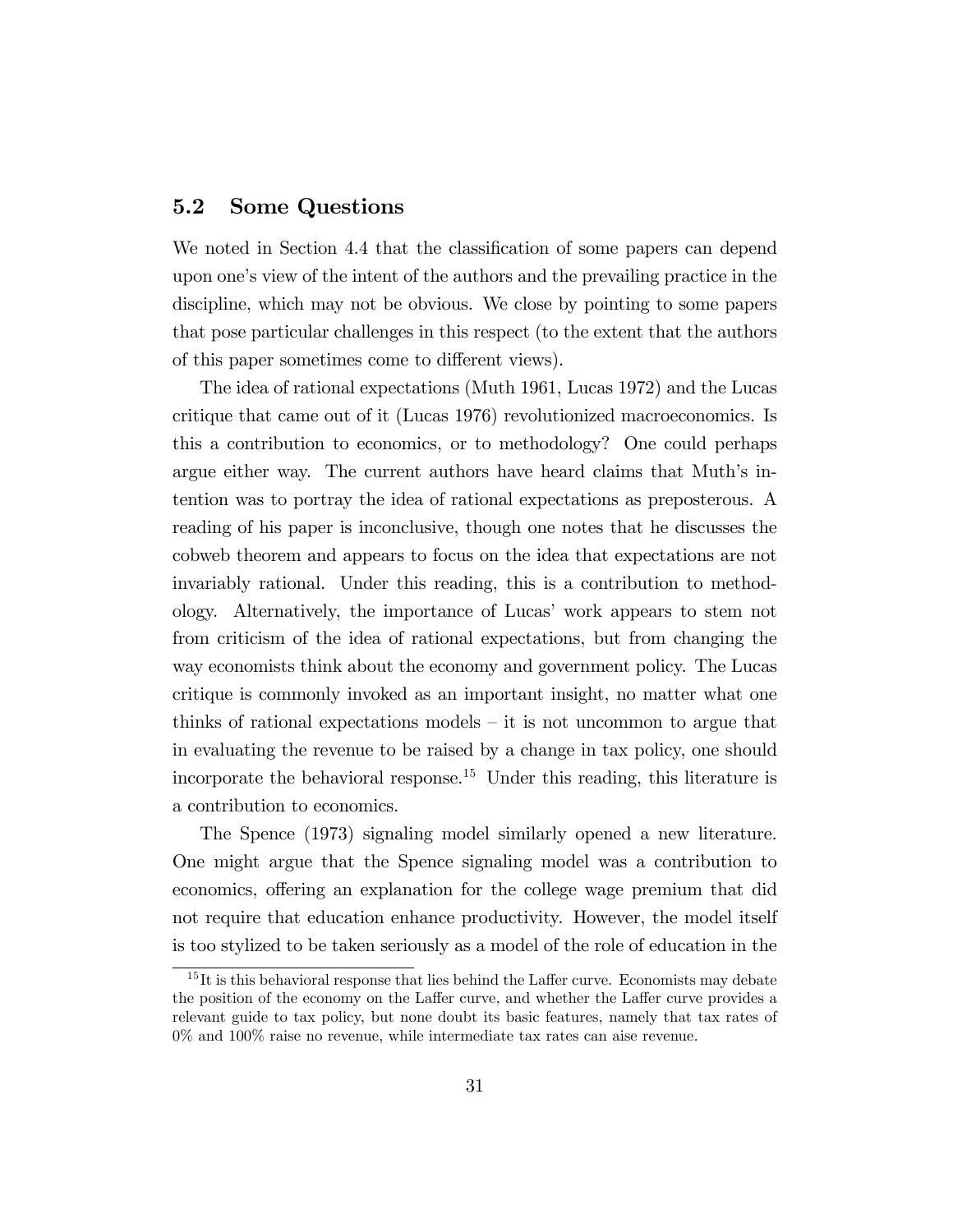labor market, and much of the influence of the model has been in applications outside of education  $-\theta$  here are now signaling explanations for a vast variety of activities. An alternative argument is that the model is a contribution to methods, providing the technique that made this variety of applications possible. But what would this contribution be? Spence did not formulate his argument precisely as a game of incomplete information (that task fell to Cho and Kreps 1987), and the basic techniques for working with games of incomplete information had already been put in place by Harsanyi (1967- 68). The answer depends partly on how demanding one is in recognizing a contribution to methods. One could reasonably argue that Spence used a game of incomplete information to present a new way of thinking about information transmission in markets of incomplete information.

We have argued that the categories of economics, methods, and economic methodology can be useful in thinking about how economists think about work in economic theory. In many cases, the categorization of a result or paper is obvious. However, as mentioned above, a given result may contribute to more than one category, and the degree to which various economists would emphasize the various contributions of specific results remains an empirical question.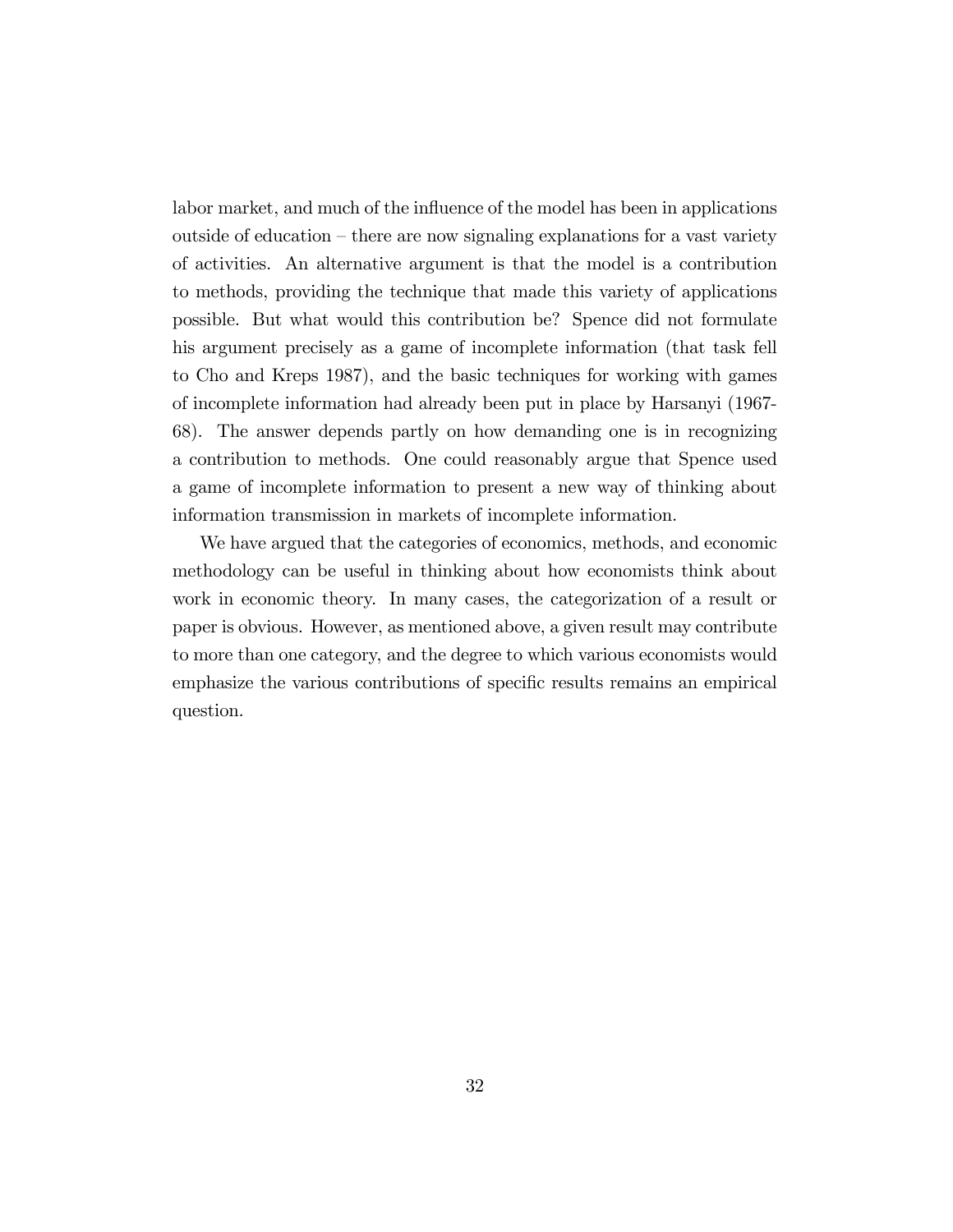#### 6 **Bibliography**

Abdulkadiroğlu, Atila and Kyle Bagwell (2013), "Trust, Reciprocity, and Favors in Cooperative Relationships", American Economics Journal: Microeconomics, 5: 213-259.

Abreu, Dilip, David Pearce and Ennio Stacchetti (1986), "Optimal Cartel Monitoring with Imperfect Information," Journal of Economic Theory, 39: 251-269.

Abreu, Dilip, David Pearce and Ennio Stacchetti (1990), "Toward of Theory of Discounted Repeated Games with Imperfect Monitoring," Econometrica, 58: 1041-1063.

Afriat, Sydney5 N. (1967), "The Construction of Utility Functions from Expenditure Data", *International Economic Review*, 8: 67-77.

Allais, Maurice (1953), "Le comportement de l'homme rationel devant le risque, Critique des postulates et axiomes de l'ecole Americaine", *Econometrica*, **21**: 503-546

Arrow, Kenneth J. (1950), "A Difficulty in the Concept of Social Welfare", Journal of Political Economy, 58: 328-346.

Arrow, Kenneth J. and Gérard Debreu (1954), "Existence of an Equilibrium for a Competitive Economy", *Econometrica*, 22: 265-290.

Aumann, Robert J. (1976), "Agreeing to Disagree", Annals of Statistics, 4: 1236-1239.

Barro, Robert (1974). "Are Government Bonds Net Wealth?", Journal of Political Economy, 82: 1095-1117.

Bernheim, B. Douglas and Kyle Bagwell (1988), "Is Everything Neutral?", Journal of Political Economy, 96: 308-338.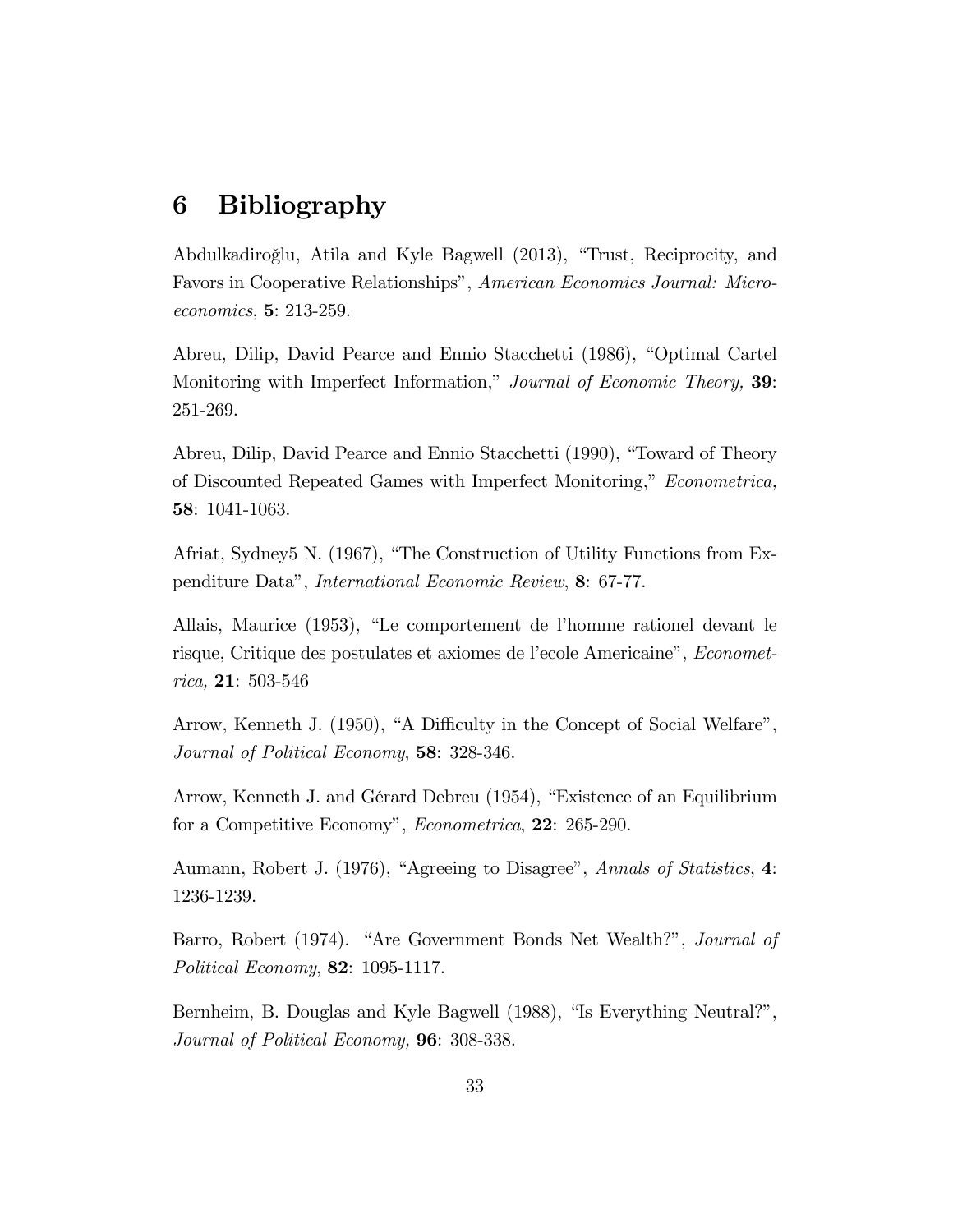Boldrin, Michele, and Raymond J. Deneckere (1990), "Sources of Complex Dynamics in Two-Sector Growth Models", Jounal of Economic Dynamics and Control, 14: 627-653.

Chambers, Christopher and Federico Echenique (2016), Revealed Preference *Theory.* Cambridge University Press, Cambridge.

Cho, In-Koo, and David M. Kreps (1987), "Signaling Games and Stable Equilibria", Quarterly Journal of Economics, 102: 179-221.

Condorcet, Marquis de (1785), An Essay on the Application of Probability Theory to Plurality Decision Making: An Election between Three Candidates. In Sommerlad and McLean (1989), The Political Theory of Condorcet, University of Oxford Working Paper: 69-80.

Dawid, Alexander Philip (1982), "The Well-Calibrated Bayesian", Journal of the American Statistical Association, 77: 605-610.

Debreu, Gérard (1959), Theory of Value: An Axiomatic Analysis of Economic Equilibrium. New York: John Wiley & Sons.

Debreu, Gérard (1974), "Excess Demand Functions", Journal of Mathemat*ical Economics*,  $1: 15-21$ .

Foster, Dean P. and Rakesh V. Vohra (1998), "Asymptotic Calibration", *Biometrika*, **85**: 379-390.

Fudenberg, Drew and David Levine (1994), "Efficiency and Observability with Long-Run and Short-Run Players", Journal of Economic Theory, 62: 103-135.

Fudenberg, Drew, David Levine, and Eric Maskin (1994), "The Folk Theorem with Imperfect Public Information", *Econometrica*, 62: 997-1039.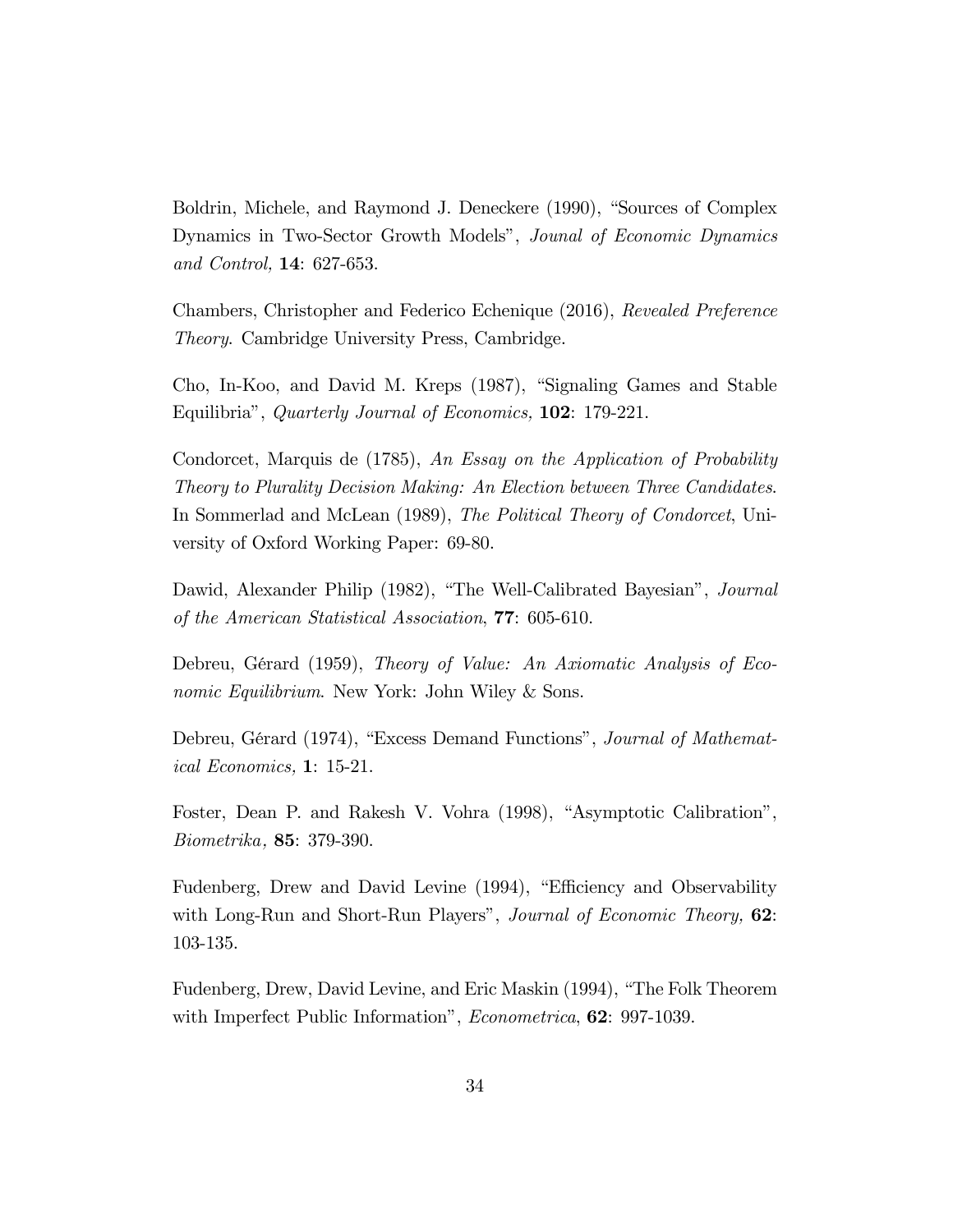Fudenberg, Drew and Eric Maskin (1986), "The Folk Theorem in Repeated Games with Discounting or with Incomplete Information", Econometrica, 54: 533-554.

Geanakoplos, John and Heraklis Polemarchakis (1982), "We Can't Disagree Forever", Journal of Economic Theory, 27: 192-200.

Gibbard, Allan (1973), "Manipulation of Voting Schemes: A General Result",  $Econometrica, 41: 587-601.$ 

Gilboa, Itzhak, Andrew Postlewaite, Larry Samuelson, and David Schmeidler (2014), "Economic Models as Analogies", *Economic Journal* 124, F513-F533.

Gilboa, Itzhak, Andrew Postlewaite, Larry Samuelson, and David Schmeidler (2018), "Economics: Between Prediction and Criticism", *International* Economic Review 59, 367-390.

Gilboa, Itzhak, Andrew Postlewaite, Larry Samuelson, and David Schmeidler (2019), "What Are Axiomatizations Good For?", Theory and Decision, 86: 339-359.

Goodin, Robert E. and Christian List (2006), "A Conditional Defense of Plurality Rule: Generalizing May's Theorem in a Restricted Informational Environment", American Journal of Political Science, 50: 940-949.

Grice, Paul (1975), "Logic and conversation", In Cole, P.; Morgan, J. (Eds.). Syntax and semantics. 3: Speech acts. New York: Academic Press. pp.  $41 - 58.$ 

Harsanyi, John C. (1955), "Cardinal Welfare, Individualistic Ethics, and Interpersonal Comparisons of Utility", Journal of Political Economy, 63: 309-321.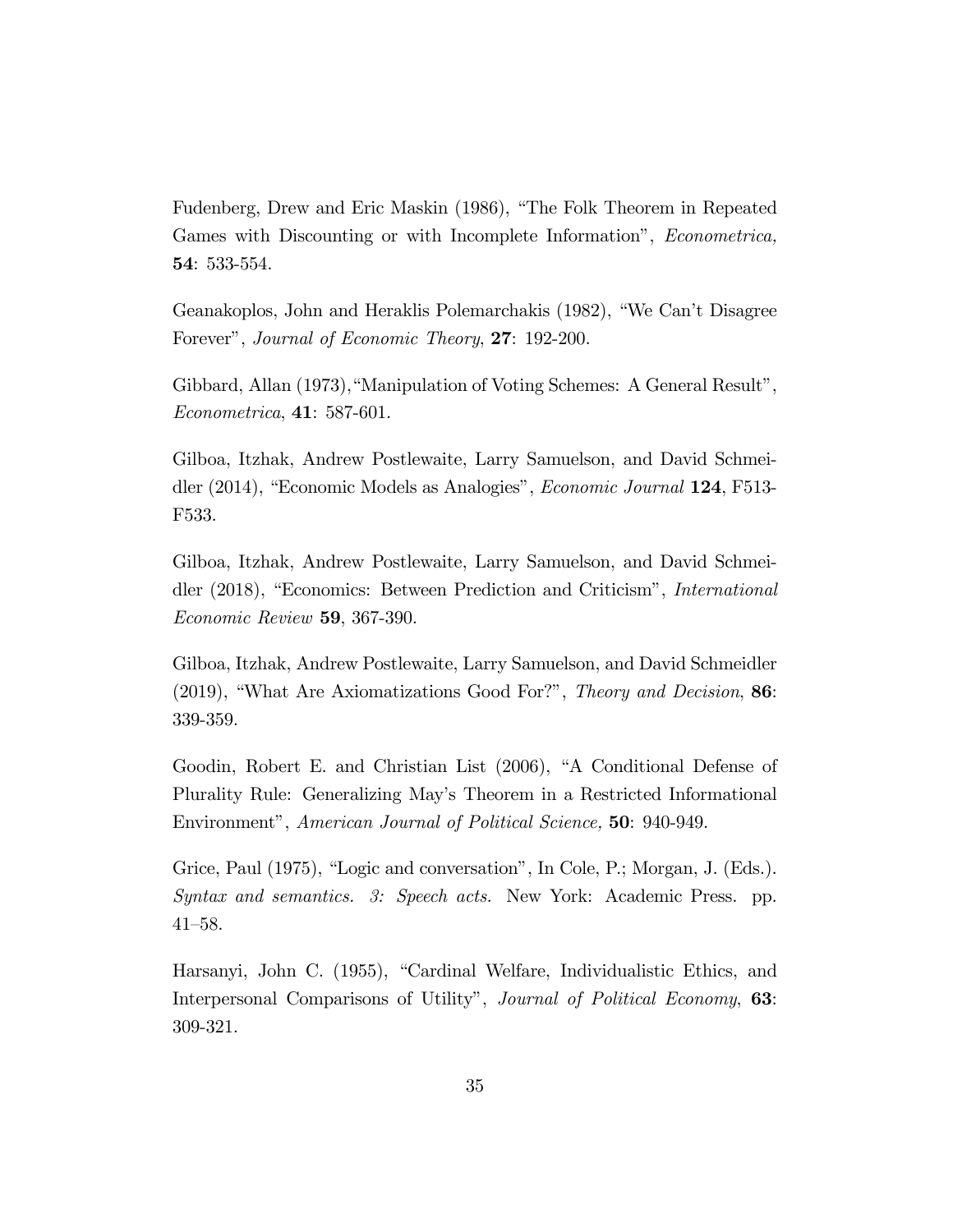Harsanyi John C. (1967-68), "Games with Incomplete Information Played by 'Bayesian' Players", Management Science, 14: 159-182, 320-334, 486-502.

Heckman, James J. (1979), "Sample Selection Bias as a Specification Error", *Econometrica* 47: 153-161.

Hurwicz, Leo (1972), "On informationally decentralized systems" In: C.B. McGuire, Roy Radner (Eds.), Decision and organization (2nd ed.), University of Minnesota Press, Minneapolis, 297-336.

Kahneman, Daniel and Amos Tversky (1979), "Prospect Theory: An Analysis of Decision under Risk", *Econometrica*, **47**: 263-291.

Leijonhufvud, Axel (1973), "Life Among the Econ", *Economic Inquiry*, 11: 327-337.

Lucas, Robert (1972), "Expectations and the Neutrality of Money", Journal of Economic Theory.  $4(2)$ : 103-24.

Lucas, Robert (1976), "Econometric Policy Evaluation: A Critique", Carnegie-Rochester Conference Series on Public Policy. 1: 19–46.

Luce, R. Duncan (1959), *Individual Choice Behavior: A Theoretical Analysis.* New York: Wiley.

Mantel, Rolf R. (1974), "On the Characterization of Aggregate Excess Demand", Journal of Economic Theory, 7: 348-353.

Mantel, Rolf R. (1976), "Homothetic Preferences and Community Excess Demand Functions", Journal of Economic Theory, 12: 197-201.

May, Kenneth O. (1952), "A Set of Independent, Necessary and Sufficient Conditions for Simple Majority Decision", *Econometrica*, **20**: 680-684.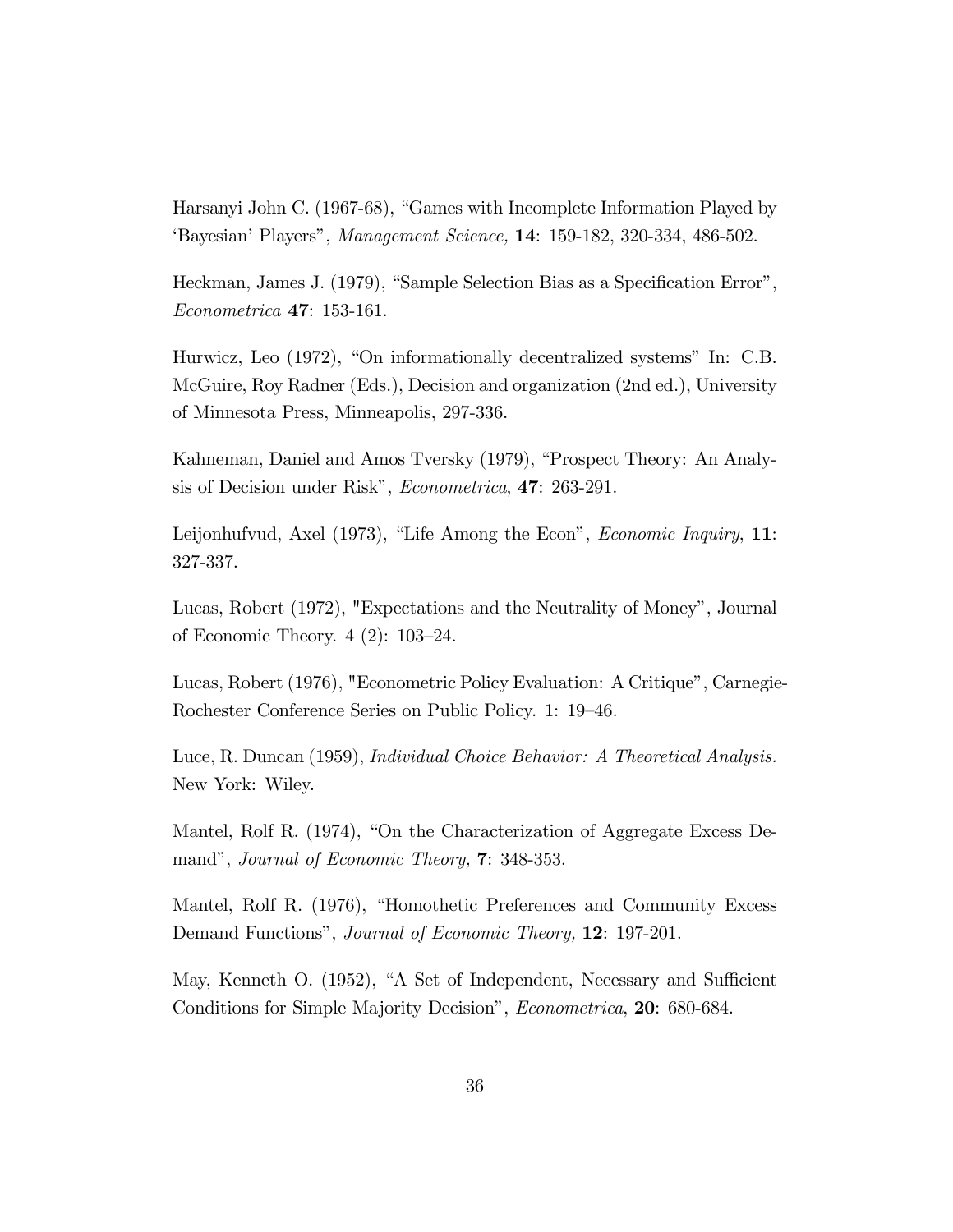Milgrom, Paul R. and John Roberts (1986), "Price and Advertising Signals of Product Quality", *Journal of Political Economy* **94**: 796-821.

Milgrom, Paul R. and Nancy Stokey (1982), "Information, Trade, and Common Knowledge", Journal of Economic Theory, 26: 17-27.

Monderer, Dov, and Lloyd S. Shapley (1996), "Potential Games", Games and Economic Behavior 14: 124-143.

Mongin, Philippe (1995), "Consistent Bayesian Aggregation", Journal of *Economic Theory* **66**: 313-351.

Mongin, Philippe (1997), "Spurious Unanimity and the Pareto Principle." Working paper. Cergy-Pontoise, France: Univ. Cergy-Pontoise, Theorie Economique, Modelisation et Applications and Centre National Recherche Scientifique.

Moscati, Ivan (2016), "How Economists Came to Accept Expected Utility Theory: The Case of Samuelson and Savage", Journal of Economic Perspectives 30: 219-236.

Muth, John (1961), "Rational Expectations and the Theory of Price Movements", *Econometrica* **29:** 315-335.

Myerson, Roger B. (1982), "Optimal coordination mechanisms in generalized principal-agent problems", Journal of Mathematical Economics 10: 67-?81.

Nash, John F. (1951), "Non-Cooperative Games", Annals of Mathematics, 54: 286-295.

Rosenthal, Robert W. (1978), "Arbitration of Two-Party Disputes under Uncertainty", Review of Economic Studies, 45: 595-604.

Samuelson, Paul (1937), "A Note on Measurement of Utility", Review of Economic Studies, 4: 155-161.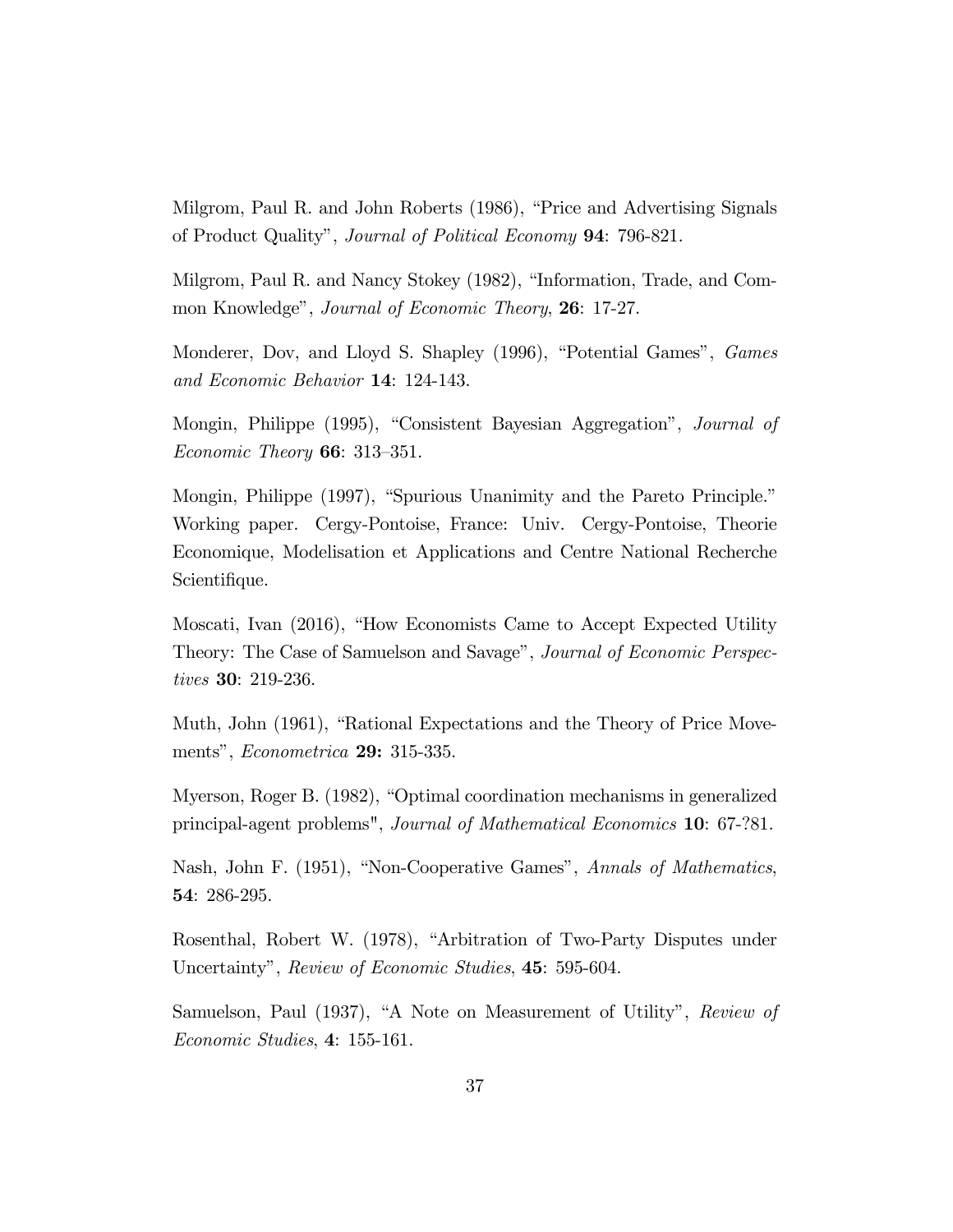Savage, Leonard J. (1954), The Foundations of Statistics. New York: John Wiley and Sons. (Second addition in 1972, Dover)

Satterthwaite, Mark A. (1975), "Strategy-Proofness and Arrow's Conditions: Existence and Correspondence Theorems for Voting Procedures and Social Welfare Functions", Journal of Economic Theory, 10: 187-217.

Selten, Reinhard (1965), "Spieltheoretische Behandlung eines Oligopolmodells mit Nachfrageträgheit – Teil I Bestimmung des dynamischen Preisgleichgewichts", Zeitschrift für die gesamte Staatswissenschaft, 121: 301-324.

Selten, Reinhard (1975), "Re-examination of the Perfectness Concept for Equilibrium Points in Extensive Games", International Journal of Game *Theory*, 4: 25-55.

Shapley, Lloyd S. (1964), "Some Topics in Two-Person Games," in Advances in Game Theory (M. Dresher, L. S. Shapley, and A. W. Tucker, Eds.), pp. 1-28, Princeton, NJ: Princeton University Press

Spence, A. Michael (1973), "Job Market Signaling", *Quarterly Journal of* Economics 87: 355-375.

Sonnenschein, Hugo (1973), "Do Walras' Identity and Continuity Characterize the Class of Community Excess Demand Functions?", Journal of Eco*nomic Theory*, **6**:  $345-354$ .

Strzalecki, Tomasz (forthcoming), Stochastic Choice – manuscript in preparation.

Vickrey, William (1961), "Counterspeculation, Auctions, and Competitive Sealed Tenders", Journal of Finance, 16: 8-37.

von Neumann, John and Oskar Morgenstern (1944, 1947), Theory of Games and Economic Behavior. Princeton, N.J.: Princeton University Press.